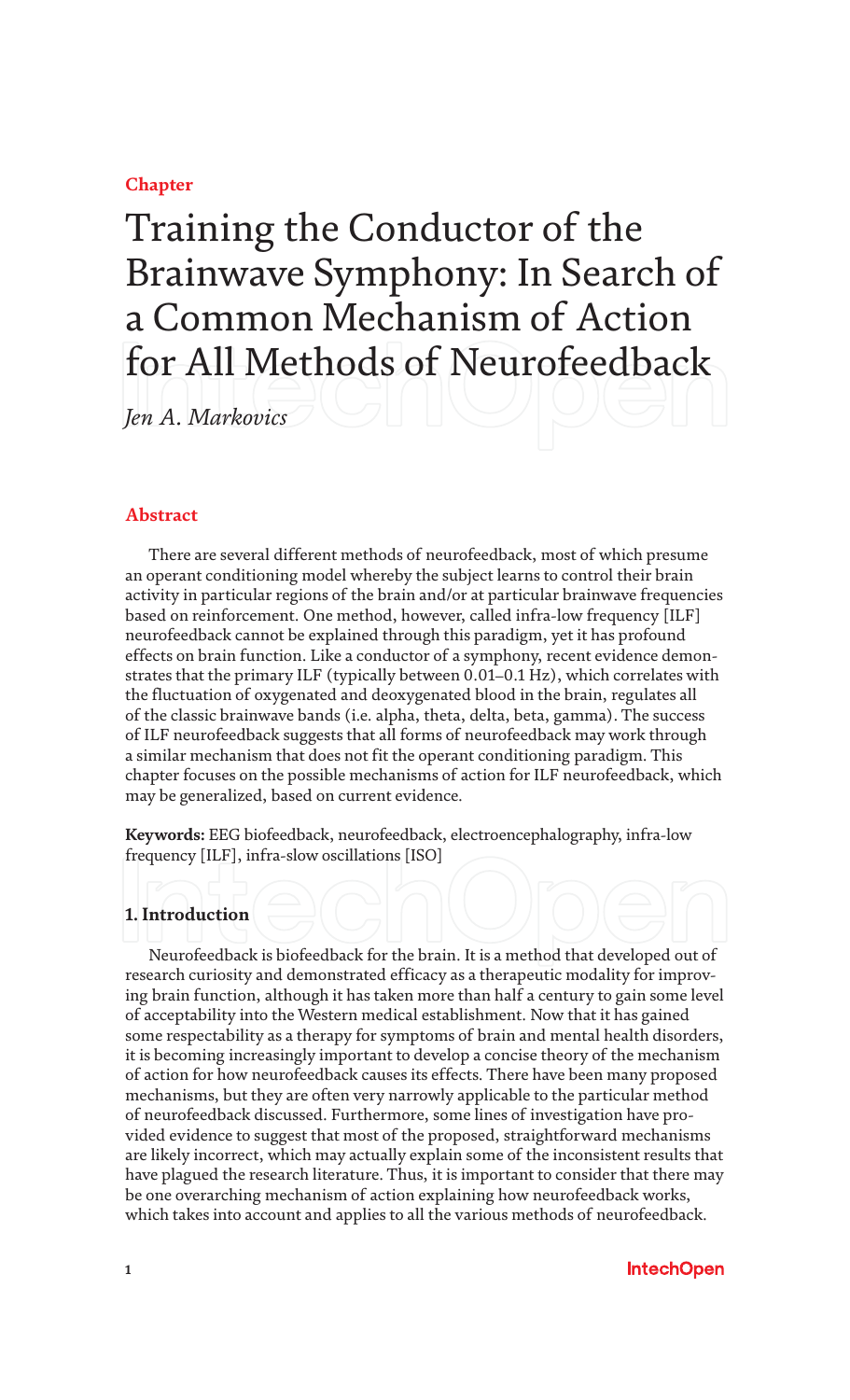#### *Brain-Computer Interface*

In this article, several hypothetical mechanisms of action are presented, which were derived from the various methods of neurofeedback, from which a single hypothesis is proposed that attempts to incorporate all of the common features of the other mechanisms in order to more generally explain how all neurofeedback may work.

#### **2. Neurobiology underlying mechanisms of neurofeedback**

Since the field of neurofeedback essentially co-developed with our modern understanding of neurobiology, the neurobiological concepts underlying the mechanism(s) of neurofeedback that are presented here are as putative as the neurofeedback mechanisms, themselves. In many ways, the application of neurofeedback, itself, has helped to elucidate the underlying neurobiology. Therefore, it is important not to over-commit to any particular theory or hypothesis, since, in the future, after more information is revealed through rigorous scientific investigation, it may be proven wrong. Scientists must always be willing to pivot from one model to another and not hold too tightly to any piece of "knowledge". Herein, a non-exhaustive description of the current neurobiological foundations in which neurofeedback works to produce its effects are presented.

#### **2.1 The brain as a prediction device**

To understand how the brain works, it's necessary to consider some basic functions of the brain and the obstacles it needs to overcome in order to perform such functions. As we all know, the brain is how we perceive and function in our physical reality/world. Everything we are and do is controlled by the brain, such as sensory perception, motor activity (voluntary and involuntary), and cognition/executive functions. Those are the three basic forms of brain function, covering *everything* that we perceive and do. For example, the only way we know that there is a tree in front of us is because we see it (i.e. visual perception), we smell the bark and leaves (i.e. olfactory perception), and maybe we even touch it (i.e. tactile perception), which are all sensory percepts that are processed in the brain. Does that tree really exist outside of the brain? Well, of course, that's a question for philosophers. It's essentially the same question as: If a tree falls in the forest but nobody sees or hears it, does it really fall? Most of us would say, yes, but we have no way to "prove" it (not to mention that the concept of "proof" is also moot in science, but that's another topic), because that requires some sort of observation or exchange of information, which is lacking in the given scenario.

In order to perceive and function in the world, the brain must be able to take in the information from the environment via our senses, process it ("bottom-up processing"), make a decision on how to react, then implement that action (often involving motor output or "top-down processing") [1]. These processes are not instantaneous, but take time, which is a critical obstacle if a quick response is necessary, such as when a lion attacks or a child runs into oncoming traffic. Thus, the brain needs to overcome this relatively slow processing speed by not *re*-acting to the world, but *pro*-acting to it, or predicting it [1, 2]. Prediction is based on prior information about the regularities or patterns in the environment, and it is a key feature of brain function that helps create an accurate representation or model of the sensory environment and any actions required to navigate it [1].

One way in which the brain is able to make predictions is through constant, ongoing activities, such as waves of electrical potentials that are created by oscillations of local field potentials (LFPs) throughout neural networks in the cerebral cortex and subcortical structures, which commonly called brainwaves [3–5].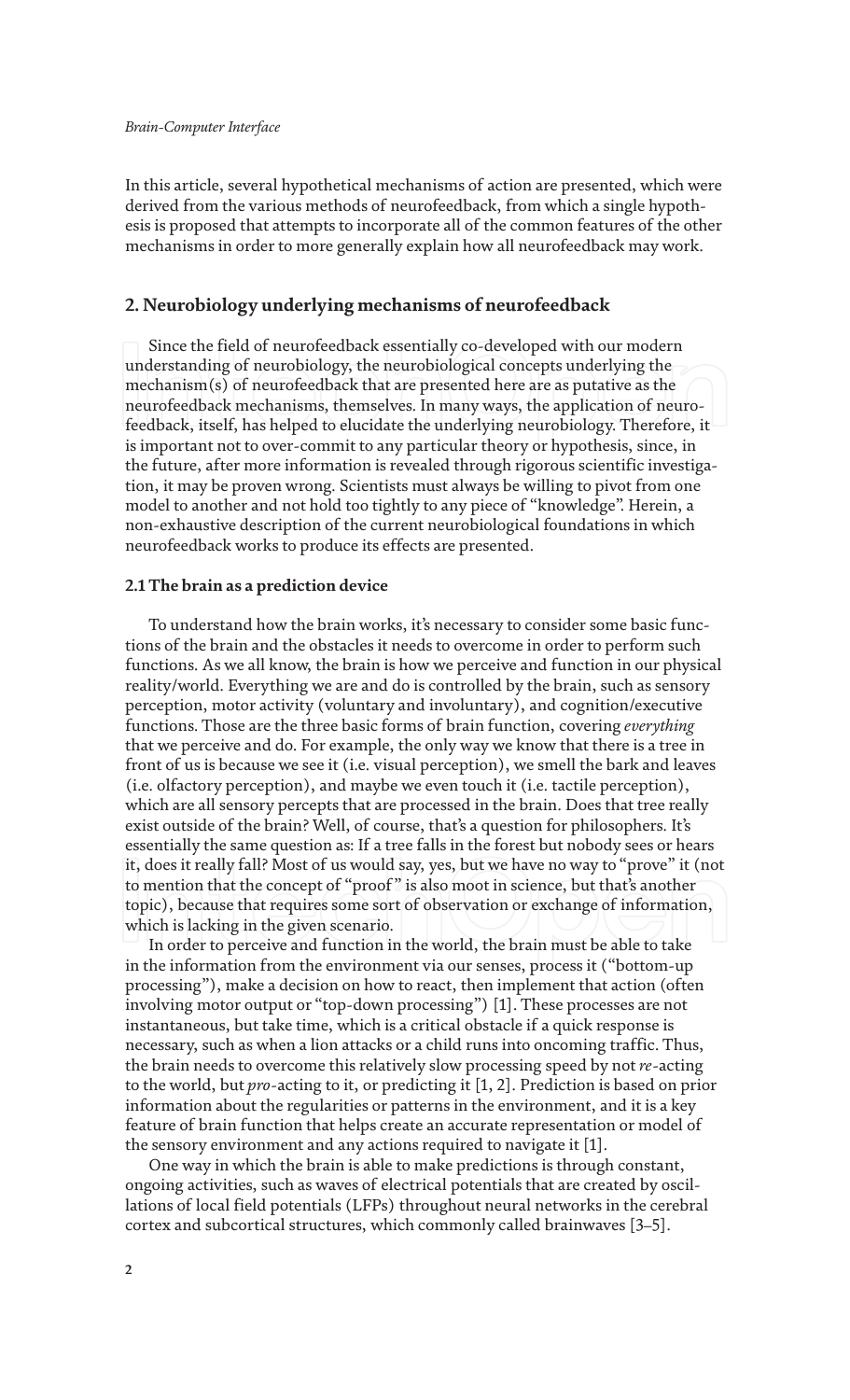Anything cyclical or periodic is inherently predictive. While oscillatory activity lends itself easily as a mechanism for temporal prediction (i.e. predicting 'when'), it is also an effective mechanism for predictive coding (i.e. predicting 'what') [3, 6].

Another way in which the brain predicts future activity is through prepotent models of the sensory environment and prepotent models of actions that it forms based on patterns from past situations/scenarios/contexts from which it learned [2]. For instance, in the GO/NOGO task employed for the analysis of event-related potentials, the subject is instructed to press a button every time they see a target for the GO condition, for which the brain creates a prepotent model of the action of pressing a finger down on a button as soon as the target stimulus is presented [7]. Then, once the target is shown, that activity encoded in the prepotent model is easily and quickly performed without much effort since it was pre-planned. However, if a non-target is shown, instead, such as in the NOGO condition, the brain needs to actively put the brakes on that pre-planned action, which actually takes more energy than following through on that action [7, 8]. This brain function is called "response inhibition" and is carried out by the prefrontal cortex, which is primarily an inhibitory cortex, and the primary inhibitory neurotransmitter is gamma aminobutyric acid (GABA) [7, 8].

People whose prefrontal cortices are not fully developed, such as children, teenagers, some young adults, and those who have been diagnosed with attention deficit/hyperactivity disorder (ADHD), have difficulties with response inhibition [7]. These difficulties may manifest in impulsive behaviors, compulsive behaviors, obsessive thoughts, inappropriate remarks or behaviors, etc. [7]. A couple of other examples of brain dysfunction that shed light on the ongoing functions of the brain are automatisms and alien hand syndrome [9, 10]. Automatisms are behaviors that sometimes occur during an epileptic seizure where a set of motor behaviors occur in a particular sequence without conscious thought or agency but may appear purposeful, except for the fact that they do not achieve any particular function and the individual is usually in an altered state of consciousness [9]. Most of the time, those of us who have excellent functioning prefrontal cortices are able to inhibit automatic behaviors that do not have a purpose, but sometimes, particularly when inebriated with mind-altering substances, the brain becomes disinhibited, allowing these behaviors to come out [11].

Alien hand syndrome is probably one of the most fascinating phenomena that reveals brain and body function in a unique and strange way. Some people with intractable epilepsy have surgery that severs the connection between the two hemispheres of the brain – these people are often called "split-brain" patients [12]. Some of these "split-brain" patients, or others who have had a stroke or some other injury or insult, have severed connections between the pre-supplementary motor area (pre-SMA), the anterior and medial cingulate cortices (ACC and MCC), and the sensorimotor cortex (SMC) in either hemisphere [10, 13, 14]. This severance releases the hand contralateral to the SMC lesion from conscious, voluntary control, allowing it to behave as if it has a mind of its own [10, 13, 14]. What is particularly interesting is that this usually does not mean that the hand does nothing and just sits listlessly at the side of the person. Instead, the hand literally behaves as if it has a mind of its own, revealing what a hand would do if it was not told to stop – that is, to grab or clutch [13, 14]. A hand without conscious control will grab anything it "sees" (although it does not actually "see", but since the feedback connection between the visual cortex and the SMC is not severed, information from the visual cortex can directly drive hand motor action since it cannot be inhibited by the dominant prefrontal cortex), such as a glass, a pencil, or even a woman's breast (if you are someone who likes women's breasts) [14]. One of the only ways to get the alien hand to stop grabbing things is to put something in it to hold so it is occupied and unable to grasp anything else [10].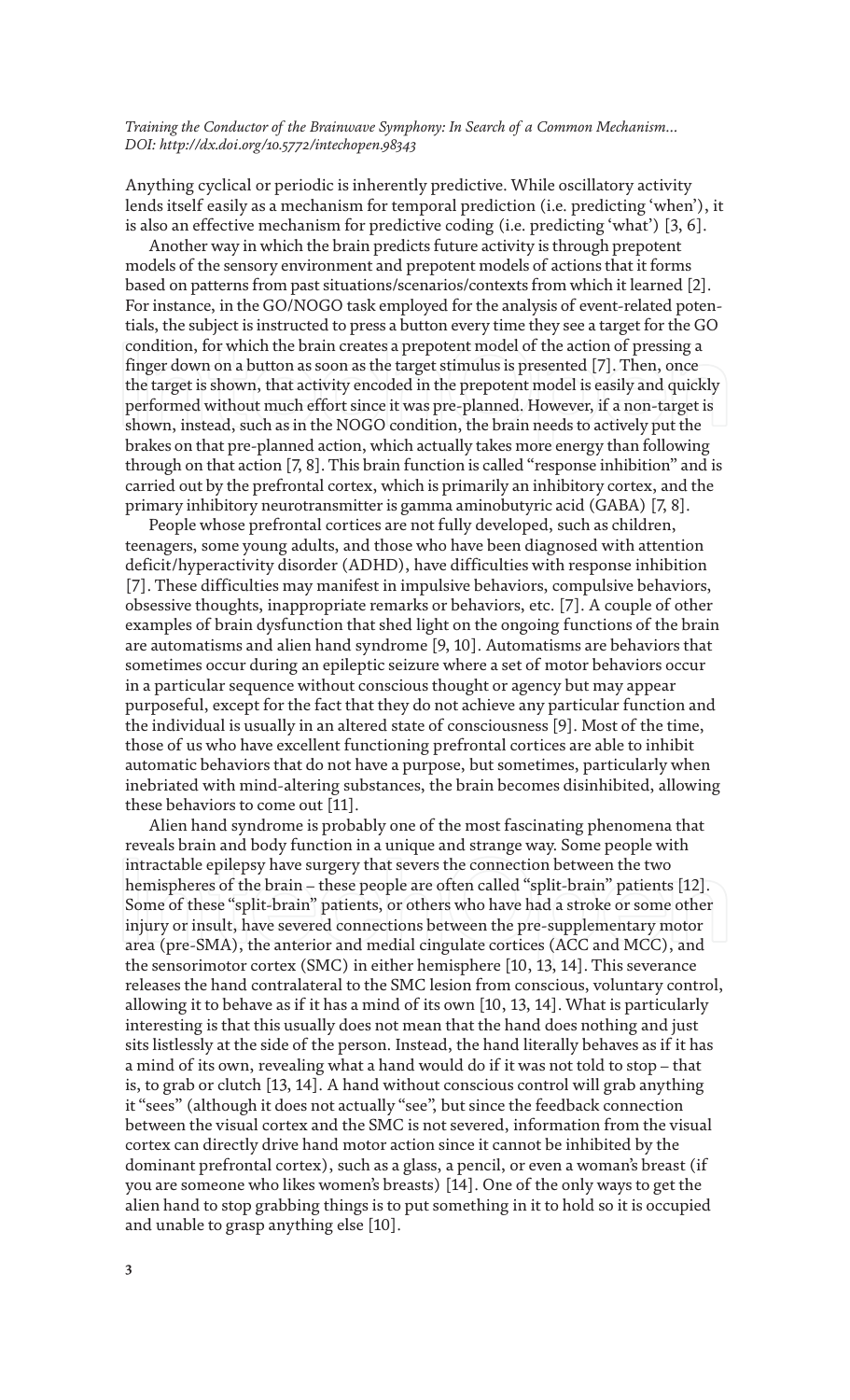#### *2.1.1 Feedback as general mechanisms of learning and neuroplasticity*

A second major characteristic of the brain is its ability to learn and adapt. The neurobiological mechanism of learning is called neuroplasticity, which means that the brain changes – it's considered malleable like plastic, as opposed to something that cannot change easily, like a rock or metal. Learning requires information to be remembered, but it also requires error correction to make sure that the information retained matches the information taught. It is also the mechanism by which we fine tune our performance, which is just another form of learning. For instance, in order to walk, we must move our legs, but in order to know that we are walking, we must get information from our feet that they have met the ground and maybe also from our eyes to see it touch the ground. If all of these bits of sensory information agree they are then integrated together in a feedback loop with the motor action to confirm that what was pre-planned (the motor activity of taking a step) is what actually occurred. This mechanism of feedback is called the sensorimotor loop and is a form of predictive processing, which is a primary mechanism by which the brain is able to respond to the environment and self-correct when errors or perturbations occur [2–5].

Based on feedback loops, predictive processing can be considered a strategy of control systems [2–5]. If the body is a collection of bodily systems, the brain is the control system, defined as a stable system in which its elements interact to preserve stability for both internal control and response to perturbations from external sources [4, 5]. Control systems are characterized by feedback loops, which can either be closed or open [4]. Negative feedback loops in closed systems create oscillatory activity, which are generated in the brain by coupling excitatory and inhibitory neuronal activity in circuits [4, 5]. These oscillatory activities, which can be measured in LFPs, regulate the excitability of the cortex, which regulates the ease with which long-term potentiation (LTP) or learning can occur [15].

A key aspect of learning (i.e. neuroplasticity) is timing. Learning, which requires memory formation, occurs through LTP and is primarily established through spike-timing dependent plasticity (STDP), the conventional form of which is through Hebbian plasticity [16]. Nearly all of our synaptic connections are weakly formed in the first two years of life [17]. After this period of neurogenesis and synaptogenesis, our brains go through nearly two decades of experience-dependent synaptic strengthening and both experience- and neglect-dependent synaptic pruning [17, 18].

According to Hebb's postulate, the strengthening of a synapse requires the precise timing of the activation of two neighboring synapses on the same post-synaptic neuron such that a pre-synaptic signal from the weak synapse is quickly followed by a stronger, post-synaptic signal (coming from an established synapse upstream of it), causing the weaker synapse to appear to co-fire with the stronger synapse, linking them to create an action potential that propagates down the neuronal axon [19, 20]. The timing of these coordinated signals must be very precise, such that the signal from the pre-synaptic neuron into the weak synapse must fire within milliseconds (ms) (generally around 20–40 ms) before the stronger, established synapse on the post-synaptic neuron fires in order for LTP to occur [21]. If the post-synaptic neuron fires first, however, long-term depression (LTD) can occur, which further weakens the synapse, ultimately resulting in synaptic pruning [21]. The typical timeframe for LTD requires that a spike from the presynaptic neuron reaches the weak synapse within 20–40 ms after the spike from the postsynaptic neuron [21]. To complicate the matters, different neuronal populations in different brain regions have their own specific temporal patterns of STDP [16]. The brainwave most frequently implicated in LTP and memory formation is the theta  $(\theta)$  band [15], which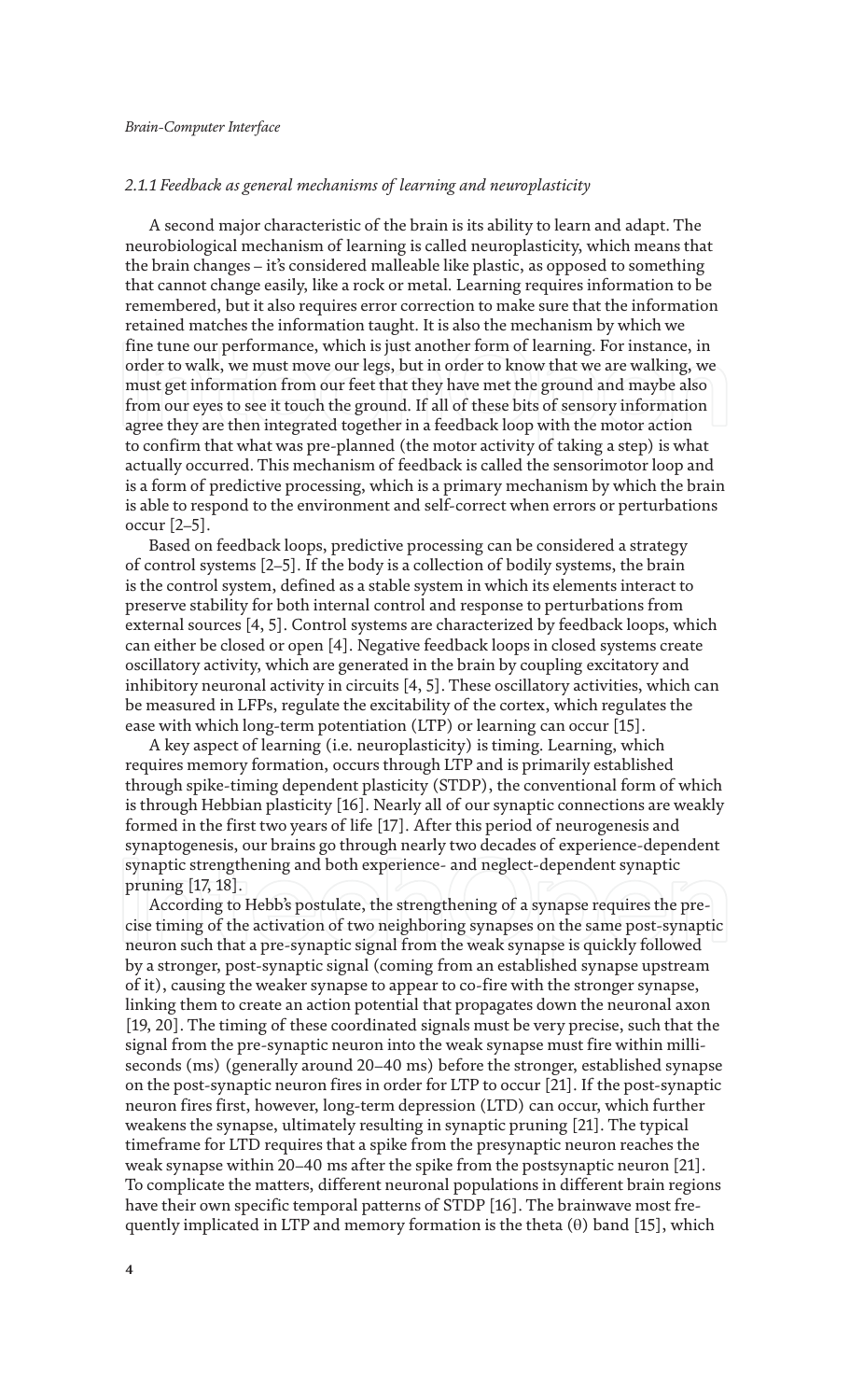has a phase-amplitude cross-frequency coupling with the gamma  $(\gamma)$  [22] band in the hippocampus. This  $\theta$ -γ coupling is believed to play complementary functions in memory formation: θ oscillations are involved in encoding whereas γ oscillations (which form ripples) are involved in consolidation [23].

#### *2.1.2 Functional networks*

Due to technological advances in imaging, neuroscience has grown exponentially in the past few decades. Using a technique called functional magnetic resonance imaging (fMRI), researchers identified networks of metabolic activity in the brain that work together at the same time (i.e. synchronously) over spatially distant regions, which are connected via white matter tracts [24–27]. These networks are called *functional networks*. Furthermore, there are both task-positive and tasknegative networks (a.k.a. resting state networks), meaning that some networks are associated with some sort of voluntary endeavor or task whereas other networks are not associated with a particular activity but are active during times of "rest" or non-directed thought [27]. Eventually, researchers discovered that many of these resting state networks are shared with task-positive networks, with one exception, the default mode network (DMN), which will be discussed in more detail later [25]. Researchers were surprised to see that functional networks continue to be active during times of rest, but those of us who have thoughts streaming through our heads nonstop already knew this about our brains! Even those who do not have thoughts constantly streaming through their brains, however, also have resting state network activities. In fact, the only time when the brain does not seem to be flowing through different functional networks is during states of unconsciousness, or at least the networks during unconsciousness show less connectivity, and the dynamics between networks are slower [28]. The brain continues to switch between resting state networks even during sleep, which is an altered state of consciousness, although their dynamics are also slower than during wakefulness, but not as slow as during unconsciousness or coma [29].

The key aspect of fMR imaging, which differentiates it from regular MR imaging, is the additional signal analyzed, which is the blood oxygen level dependent (BOLD) signal that causes the magnetic resonance to shift in intensity by approximately 1% depending on oxygen-rich or oxygen-poor blood in the region [24, 25]. Essentially, the premise of fMRI that gives it its functionality is the notion that where there is oxygen-rich blood in the brain neural activity is occurring. Furthermore, the BOLD signal fluctuates or oscillates at a typical frequency which is between 0.01–0.1 Hz, or one cycle per every ten seconds to one cycle every 100 seconds [24, 26]. This frequency is the same as the primary infra-low frequency (ILF) that can be measured by electroencephalography (EEG) [26, 30, 31].

Each publication on resting state functional networks seems to characterize a different number and general description of networks, although some networks appear to be consistent across reports, such as the dorsal and ventral attention networks (DAN; VAN), the central executive network (CEN), the salience network (SN), the basal ganglia/limbic network (BGLN), and a series of sensory-related and motor networks [27, 32]. The most consistently characterized network in all reports is the DMN, making it the network in which the brain spends most of its time and energy [30]. The DAN, VAN, CEN and sensory- and motor-related networks are all considered "task-positive" networks as they are associated with specific attentional, executive, sensory, and motor tasks, but they have also been detected at times of rest, as well [26]. The DMN, however, is exclusively associated with times of rest and relaxation, self-reference, and projecting into the mind of others (i.e. "theory of mind"), which are all considered part of the "core self" [30, 33, 34]. The DMN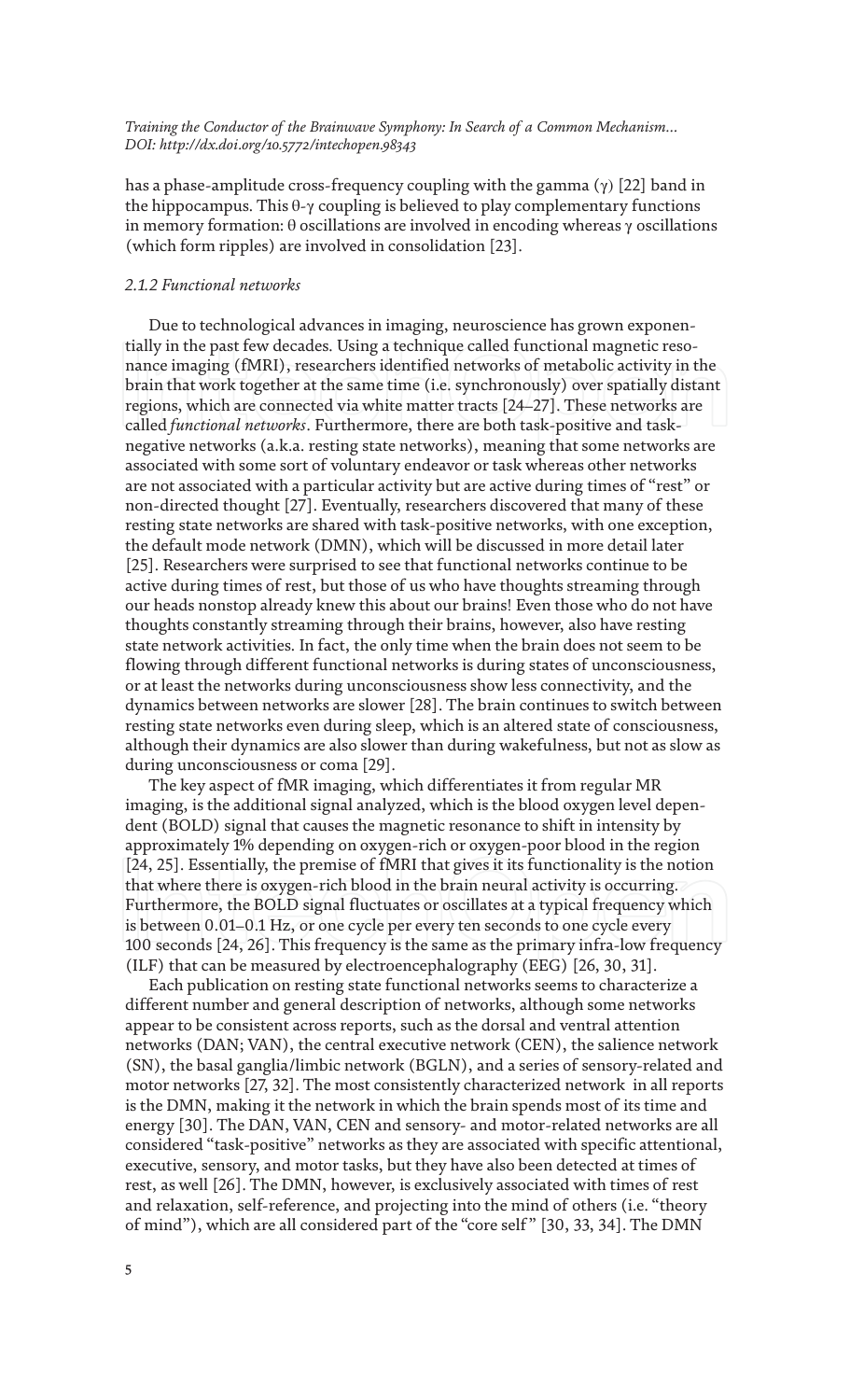has particular significance in the mechanism of neurofeedback, and its role may be to integrate the self with the three-dimensional body and world in which it inhabits [30, 33, 34].

#### *2.1.2.1 Inter-network dynamics*

These functional networks break up into two basic systems of internally-focused (i.e. the DMN) and externally- or task-focused (the so-called "task-positive networks, which essentially refer to all of the other networks) [26]. Since these networks are very dynamic, even at rest, their very characterizations have been relatively elusive, depending heavily on statistical analyses of correlated activities at different nodes or hubs [24]. The characterization of the DMN, however, seems to have great consensus among researchers, revealing it as probably the most important network, which anti-correlates with all of the other networks with little exception [26, 35]. This anti-correlation means that when the DMN is activated, the task-positive networks are deactivated or inhibited [26, 30, 35].

Studies on network inter-dynamics suggest preferential directionalities in these dynamics where certain networks tend to be activated before or after other networks and how different networks modulate the activity of other networks [35–38]. Specifically, the DMN and the SN regulate switching between internally-generated, self-referential/self-focused processing (in the DMN) and externally-generated information processing (such as from the senses) or other cognitive functions that are not self-focused or self-referential (such as math, reading, etc.) in the attention networks, the sensory networks, and the executive networks, etc. (i.e. the "taskpositive" networks) [38]. Some of the same network hubs that overlap between the DMN and the SN are also part of the executive networks, which make their differentiation somewhat ambiguous, but both models - where the DMN interacts exclusively with the SN and where the DMN interacts with both the SN and the executive networks – reflect the same underlying mechanism whereby the SN regulates switching between the DMN and task-positive networks, including executive functions [37]. Furthermore, both models make intuitive sense when considering that when you are internally focused you cannot also be externally focused since these are mutually exclusive states.

Network dynamics may be a good neurophysiological measure of neuroflexibility, which can manifest as cognitive and behavioral flexibility, particularly for networks involving the frontal lobes [39]. The level of dynamic switching between networks and their interactions also appears to be more strongly correlated to conscious processes, as opposed to intra-network connectivity, alone [28]. Greater dynamics in functional connectivity correlates with better behavioral responses and results in cognitive tasks, as well as better mental health [40–43]. These results imply that a more flexible brain, one which easily engages and disengages in brain states, is a better functioning brain.

The variation in network participation at inter-network hubs correlates with retrospective self-generated thoughts, which are considered correlates of unhappiness and are precursors for a negative mood [44]. This variation in membership at inter-network hubs, as well as the stability of densely interconnected nodes (considered to be the 'rich club') diminish with age [44–46]. This reduction in network modularity with age suggests less distinct functional divisions between networks, resulting in less information sharing and processing across networks [46]. Furthermore, there are specific changes in inter-network dynamics which also change with age, but the developmental trajectories are specific to the particular interacting networks and may also be specific to certain functions that depend on the particular activities and interests of the individual over their lifetime [45, 47].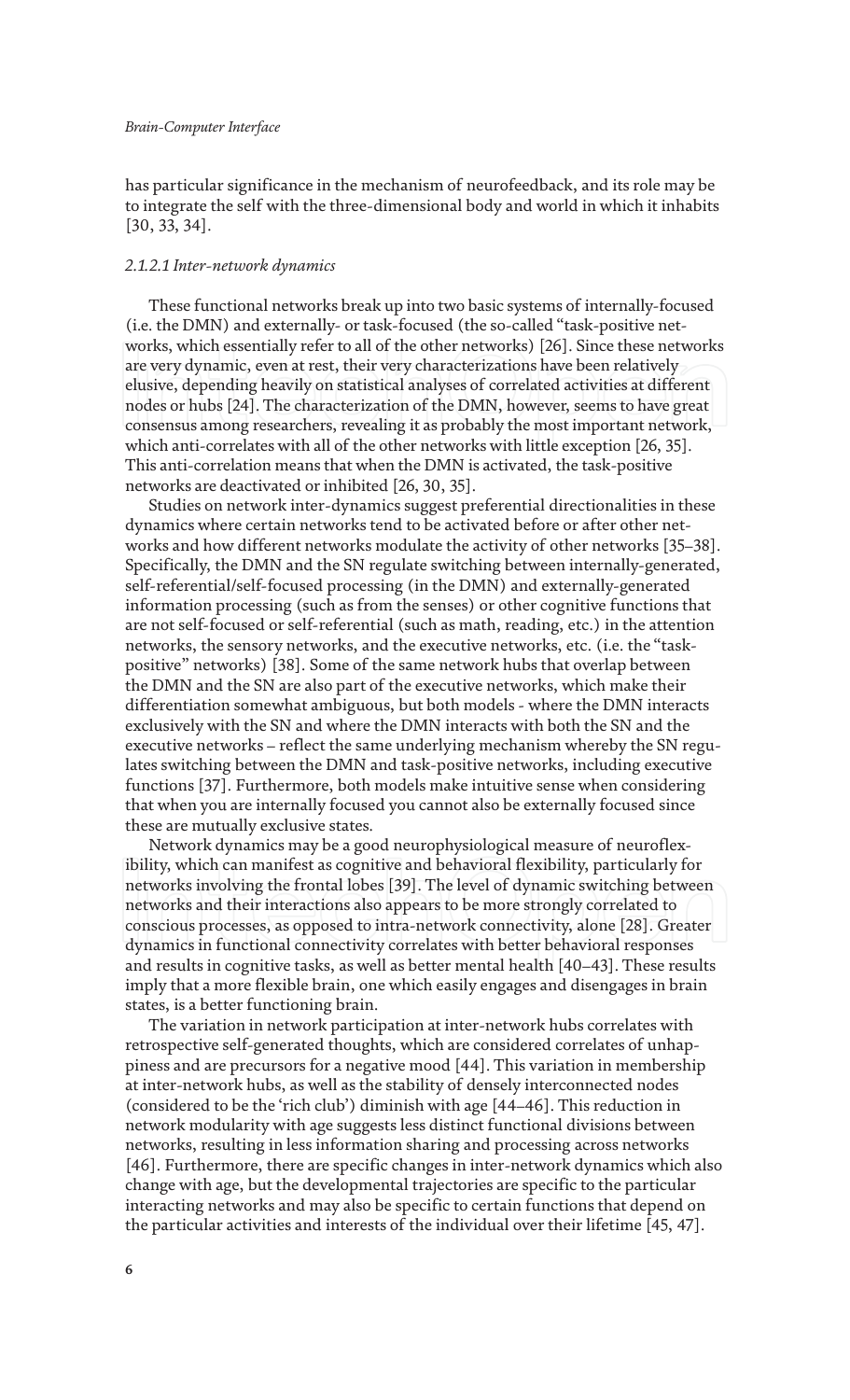#### *2.1.3 Glial cells*

Neurons get all of the attention when it comes to the brain and the nervous system, but they can only do what they do because glial cells provide protection, nutrients, neurotransmitters, insulate axons (creating myelin), assist in synapse formation and remodeling, protect against foreign attack, clean up extracellular debris, maintain structural integrity of the tissue, etc. [48–50]. The ratio of glial cells to neurons in the human brain has typically been reported as anywhere from 4 to even 50, although these numbers are inaccurate due to the region-specific ratios, while total numbers of neurons and glia have a ratio of nearly 1:1 [51]. Despite the variability in these regional ratios, an argument could be made that glial cells, as opposed to neurons, are the most important cells of the brain.

The term, *glia*, is derived from the Greek word meaning glue, and reflects the original function that these cells were believed to do, which was essentially holding neurons together in the brain like glue [48, 49]. In recent years, however, scientists have discovered that these cells provide substantially more functions than just structural integrity of the brain. For instance, astrocytes or astroglia, which are named for their star shape, help create and maintain the blood brain barrier, regulate the formation, maturation, maintenance, and stability of synapses, and regulate specific neuronal network activities through the inhibition of local, nonspecific activities [18, 52, 53].

Astrocytes, in fact, play a central role in regulating neuronal activity through metabolic coupling and neurotransmitter recycling [52]. Through their foot processes that wrap around the endothelium of the capillaries and their intimate contact with synapses (creating the *tripartite synapse*), astrocytes play crucial roles in neurovascular coupling [54]. This coupling allows astrocytes to regulate the metabolic activity of the neurons associated with these synapses through the release of ATP, as well as the removal of metabolites and the recycling of ions and neurotransmitters into the synapse [52, 53].

Recent studies on astrocytes have revealed their heterogeneity in the human brain, which may be as diverse as all of the different neural circuits and networks [55, 56]. In fact, astrocytes are implicated in the development, plasticity, and function of neural circuits [18]. Furthermore, astrocytes have bioelectrical properties that are created by calcium fluctuations across its membrane, which couple with neuronal firing and are likely the source of LFPs, which create the brainwaves that can be detected by EEG [57, 58].

The two other glial cell types in the central nervous system, microglia and oligodendrocytes, play important roles in neurodevelopment, neuronal signaling, neuroplasticity, and neuroprotection [49]. Oligodendrocytes create the myelin sheath on neurons, allowing for faster and more efficient propagation of the action potential down the axon, while microglia are critical for neuroprotection as the resident phagocytic immune cells of the brain [49]. Microglia also play critical roles in neurodevelopment and neuroplasticity (particularly during synaptic pruning), and their dysfunction is implicated in the etiology of many neurodevelopmental disorders and neuroinflammation [59]. Despite the critical functions that these cells play in the brain, no significant and/or unique roles have been ascertained for them at this time in the possible mechanisms of neurofeedback.

#### **2.2 Clinical benefits of neurofeedback training**

There have been many reports on the clinical benefits of neurofeedback training but describing in detail all of the studies on the efficacy of different neurofeedback methods in improving the multitude of brain-related symptoms reported in the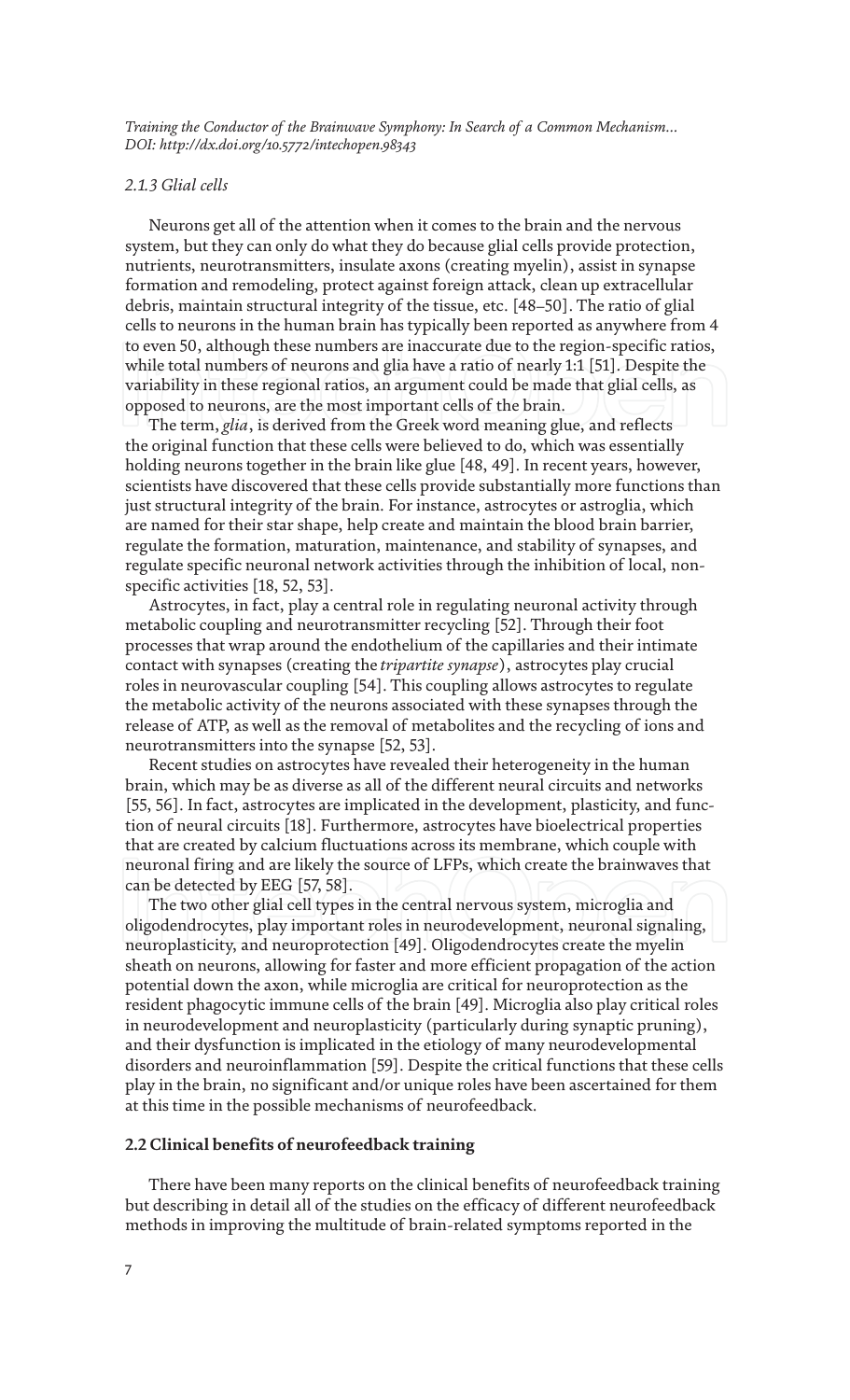literature is beyond the scope of this chapter. Therefore, the reader is referred to some recent reviews of the subject [60–64]. Briefly, a general description of neurofeedback effects that modify different symptoms are presented here.

#### *2.2.1 Seizures*

The first clinical effect of neurofeedback was the reduction of seizure incidence, duration, and severity in cats, which was then recapitulated in humans [65–67]. This original protocol, which trains the so-called sensorimotor rhythm (SMR), which was originally developed for cats, is still used for the treatment of seizures in humans today, but the seizure-reduction benefits are not exclusive to that method and can be achieved using other forms of neurofeedback, as well [63, 68, 69]. Furthermore, the method is generally the same no matter what kind of seizures the subject has, including psychogenic non-epileptic seizures (PNES), unless it's a focal seizure, which could require specific electrode placements to target the focus [68, 69, personal experience].

#### *2.2.2 Attention/focus*

Most of the research in the field of neurofeedback has centered around its benefits for improving executive functions in people who have been diagnosed with ADHD [60, 65, 66]. In fact, in 2013, the American Association of Pediatrics endorsed neurofeedback at level 1 effectiveness for the treatment of ADHD, which is the same level endorsed for ADHD medications [70]. Due to the fact that the literature is over-saturated with these reports on the efficacy of neurofeedback for ADHD, the reader is directed to some excellent, recent reviews [71–73]. The main point is that neurofeedback has been used to improve symptoms of ADHD, particularly executive dysfunctions such as inattention and difficulty shifting tasks, etc., but also hyperactivity and impulsivity [71–73]. Improving symptoms of ADHD, however, is merely the tip of the iceberg of what neurofeedback training can achieve.

#### *2.2.3 The multitudes of symptoms improved by neurofeedback*

It's truly difficult to describe all of the symptoms, behaviors, and other effects that neurofeedback has affected, and even more difficult to show evidence of these effects via randomized, controlled trials (RCTs), which are the gold standard for determining evidence-based practice in our Western healthcare system. However, despite the challenges of designing, obtaining funding, implementing, then publishing such studies, the field of neurofeedback has continued to progress due to the very real benefits that clients continue to gain from it, spreading the word to others who then try it and also witness its benefit [74, 75]. Of course, the issue is that this method of utility and expansion of the field is unsustainable in a healthcare system dependent on insurance where insurance will only pay for what the Western medical establishment considers evidence-based practice.

Clearly, evidence-based practices are ideal in order to demonstrate efficacy and build trust in the field, but the only way to get evidence is to practice. It's been a bit of a Catch-22 to reach the level of evidence-based practice when grant lending agencies have been reluctant to fund studies in the field of neurofeedback, but in order to get funding, the clinicians need to establish some level of efficacy of the practice to recruit enough subjects for the gold standard RCTs. In the meantime, the clinicians have done their best on their own to optimize neurofeedback for its benefits to their clients in the absence of funding for these gold standard studies [66, 74, 75].

In addition to its benefits in reducing seizures and improving ADHD symptoms, some of the multitude of benefits of neurofeedback training are reductions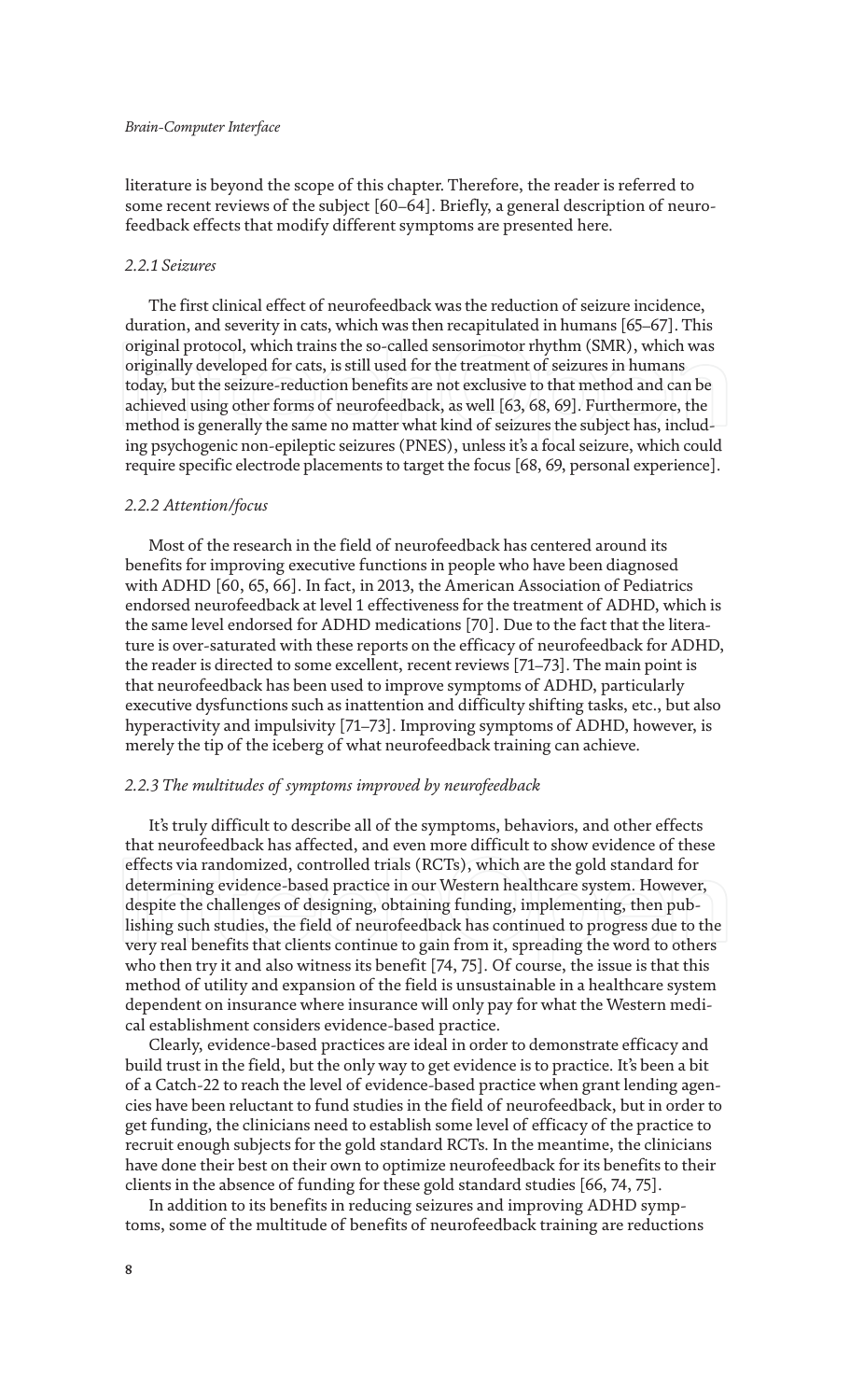in headaches, migraines, anxiety, irritability, post-traumatic stress symptoms, etc., and improvements in sleep regulation, pain management, mood, peak performance, etc. Most of these effects have been documented in case studies and/or experimental trials that are less rigorous than RCTs [61–63, 74, 76]. Essentially, any function of the brain can be modulated using neurofeedback, which theoretically means that everything we do, think, and feel can be improved using neurofeedback.

### **3. A very brief history of neurofeedback**

Neurofeedback originated as EEG biofeedback and developed nearly at the same time as EEG, itself, beginning in the 1930s with Hans Berger and his colleagues toying around with this new machine to watch how their brainwaves changed with different perturbations [60, 65, 66, 77, 78]. However, neurofeedback as a therapy did not start until the 1960s after Barry Sterman discovered that neurofeedback training could protect cats against jet fuel-induced seizures [67]. Around the same time, another scientist, Joe Kamiya, was also conducting neurofeedback using alpha (α) training, which he found was able to reduce anxiety [77, 78]. After publishing an article about his experience with α training, public awareness and interest was piqued, so more people decided to try it out. Some people who tried α training had a spiritual experience, which is great for them, but, unfortunately, it did not bode well for the reputation of the emerging field of neurofeedback since the spiritual effects were seen as contrary to true medical treatment or therapy [66, 77, 78].

Although the remainder of the history of neurofeedback is quite interesting and provides a good background for why the field is so divergent today (primarily due to in-fighting between pioneering researchers), it is not within the scope of this article to present. Therefore, the reader is directed to many other resources where they might find a history of the field [65, 66, 77, 78]. The main points here are that neurofeedback began as EEG biofeedback, which developed out of pure curiosity about how one might be able to control their brainwaves through visual feedback of their activities, and the original methods that were developed were α training and SMR/beta (β) training.

#### **3.1 A very brief history of electroencephalography**

Neurons communicate quickly through electrical impulses that travel down long axon tails, ending at a synapse, which is where the electrical signal changes to a chemical signal between neurons [19]. Neurons can also communicate directly through electrical synapses, as well, although this is not as versatile of a signal (i.e. it cannot be regulated to the same degree as a chemical signal) [19]. We can detect the electrical signal in the brain using EEG, which is a technique that detects changes in electrical potential via electrodes that are placed on the scalp [7]. Since the electrodes are several millimeters away from the cerebral cortex, and their surface area is thousands-to-millions of times larger than the surface area of a single neuron, they are actually picking up the summed electrical field potentials from millions of neurons and their surrounding glial cells, both cell types of which can establish an electrical potential across their membrane [7, 52, 57].

Hans Berger was the first person to publish an article with the first human EEG in 1929 [65, 77, 79]. After placing an electrode on the back of the head, Berger observed a wave of electrical potential with an approximate frequency of ten cycles per second or 10 Hertz (Hz), which he coined as α waves [60, 77, 79]. After this initial discovery, several other brainwave bands were discovered, which will be discussed in more detail in the next section [77].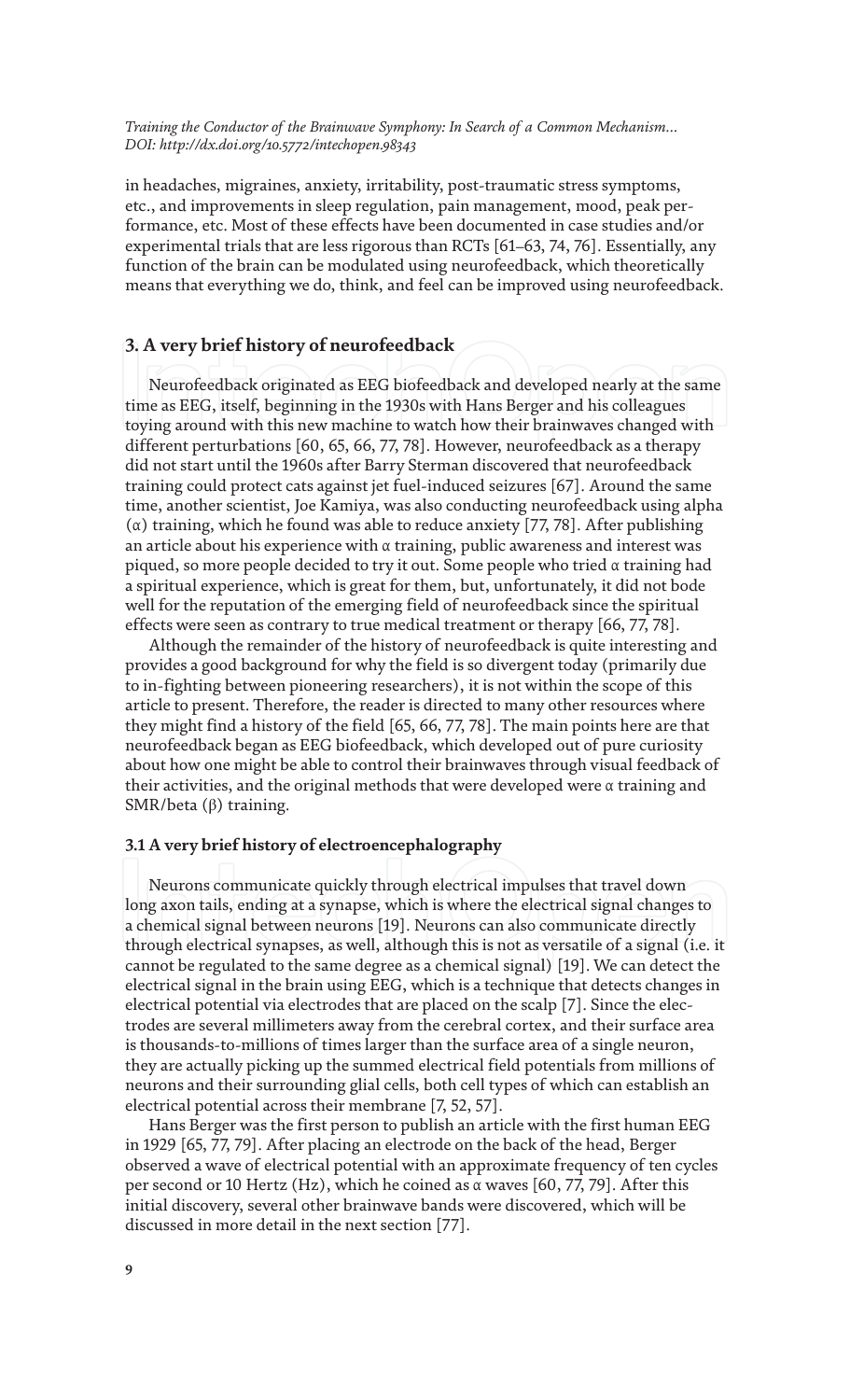#### *3.1.1 Brainwaves*

As mentioned in the previous section, the invention of EEG led to the discovery of ongoing electrical oscillatory activity in the brain, which could be detected using electrodes placed on the scalp. Following the discovery of  $\alpha$  waves,  $\beta$  waves ( $\ge$ 13 Hz) were then discovered, then delta ( $\delta$ ) waves (1–3 Hz), and  $\theta$  waves (4–7 Hz) [77]. γ waves are a subset of very high  $β$  waves (> 30 Hz) [79]. Collectively, we have dubbed these *brainwaves* [57]. These brainwave bands show specific patterns of activity at specific times, locations, and during specific brain activities, although their precise functions are not abundantly clear [57, 79]. Furthermore, the origins or oscillators that generate the brainwaves are also not very clear or easily defined, although studies suggest key oscillatory roles for the thalamus, the reticular activating system (RAS) of the brainstem, and specific layers of pyramidal neurons and astroglia in the cortex [57, 79, 80].

Characterizations of the classic brainwave bands are primarily derived from sleep studies and studies of patients with epilepsy [81]. Early neurofeedback studies also attempted to functionally characterize these brainwave bands, but their functional characterization has been elusive due to the promiscuity of associated activities [57, 79, 81]. One intriguing theory posits that the different brainwave bands are evolutionarily related and similar in categorization as the *triune* model of brain structure and function [82]. In this model, δ oscillations are analogous to the brainstem's basic functions, representing the evolutionarily oldest structures and functions of the brain, while θ and α oscillations are analogous to the limbic system and basal ganglia, dominating in lower mammals, and the fastest brainwaves, β and  $\gamma$ , are analogous to the neocortex, which is the evolutionarily newest structure with associated functions such as higher order cognitive processing and self-awareness [82]. Although this model is very intriguing, it remains to be substantiated with experimental evidence.

A more complex picture of brainwave activities has emerged in recent years that describes different ways in which brainwaves interact with each other through cross-coupling [22]. Much like functional networks, researchers discovered different coupling patterns in ongoing activity that spatially organize in networks similar to and often overlapping with the intrinsic functional networks that were discovered by fMRI [22]. These intrinsic coupling modes (ICMs), as they have been dubbed, demonstrate more precise correlations with function than single brainwave bands, indicating a much more richly complex structural and functional architecture to the electrophysiology of the brain [22]*.* For example, a specific difference in visual perception – whether two lines appear to bounce away from each other or pass through each other – correlated with the percentage of coherence in a  $\beta$  phase ICM in specific visual processing regions (i.e. those with higher β coherence perceived bouncing, whereas those with lower coherence perceived passing) in a study using the bouncepass paradigm [83]. Delineating function to specific brainwave bands is challenging because: (1) the function can be highly specific, which means each specific brain function would require definition by experimentation, (2) each brainwave band is associated with many different specific functions with little generalizability between them, and (3) functions of brainwaves are spatially and temporally specific, and may be specific to certain cross-frequency couplings [22, 57, 79].

#### **3.2 Modern neurofeedback**

Today, there are many methods of neurofeedback using different technologies, data, and protocols (for some reviews, see [61, 63–65, 84]). Different researchers group the methods in different ways. For instance, some researchers group the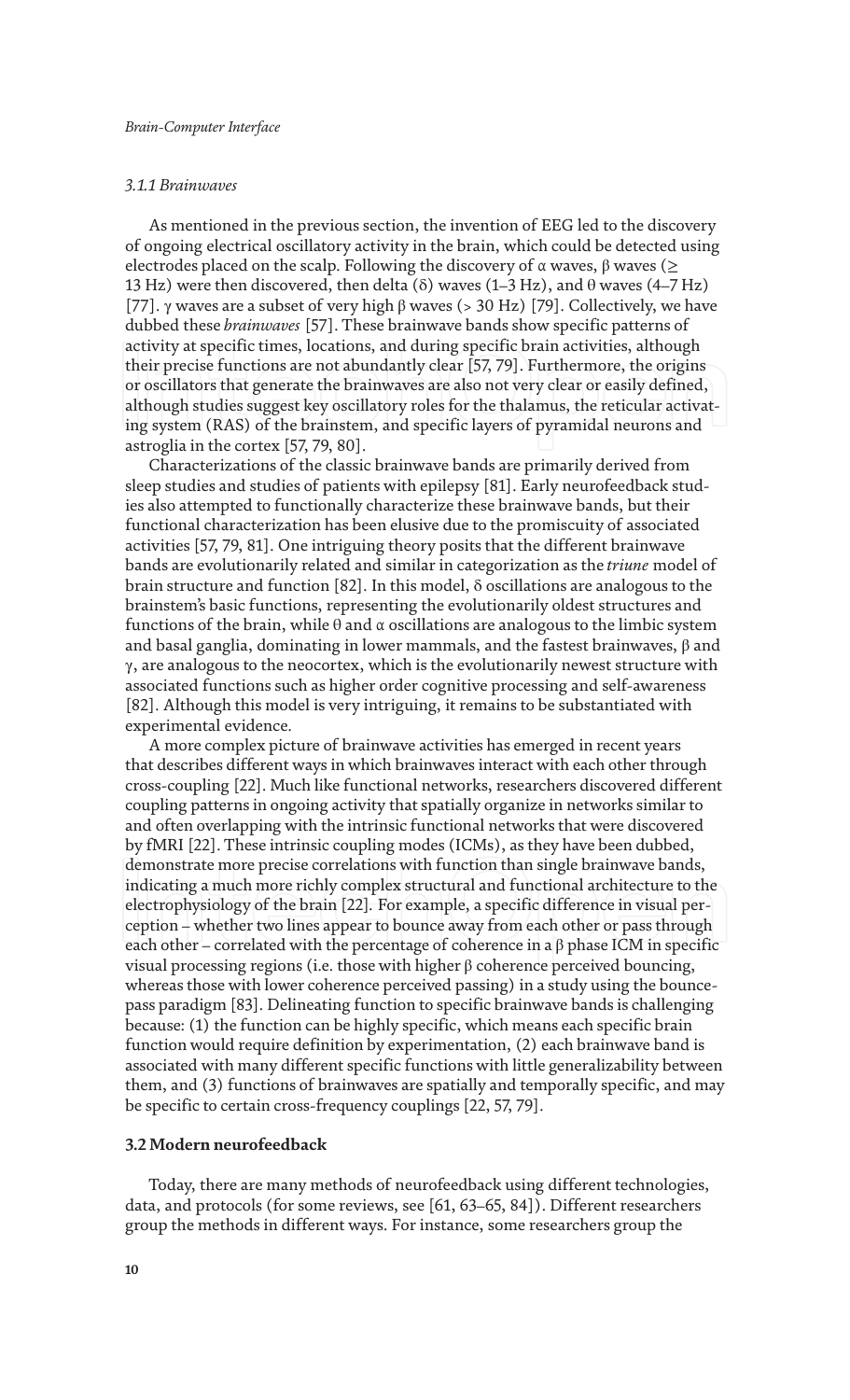methods according to their neuroimaging technology (i.e. EEG or fMRI) [75]. Other researchers group the methods according to the temporal structure of the data, such as methods that use *discrete* events (e.g. frequency training, fMRI, etc.), in which there are periods of target activity and periods of rest, and methods that use *continuous* "events" (e.g. ILF), in which the target signal is continuous and the goal is not necessarily to modulate its activity [65]. Two general categories of methods have emerged in the field of neurofeedback, those that employ a *directive*, operant conditioning approach, which require explicit awareness and learning by the subject, and those that are *non-directive* in nature, employing a passive approach, which only require *implicit* learning of self-regulation of which the subject is likely unaware [84, 85]. The directive methods are the most abundant and commonly used neurofeedback methods, and the theories behind them are the easiest to understand and explain. Thus, the directive methods are presented first.

#### *3.2.1 Directive methods*

Directive methods of neurofeedback refer to the methods that require the clinician to *direct* the subject to consciously control specific brainwaves by learning what it feels like to modulate the brainwaves during the session. These methods have also been called *explicit* methods of neurofeedback, which refers to the fact that the subject learns to become consciously aware of their brain states [84]. The purpose of the directive methods is to learn to voluntarily regulate specific brain activities and, by reinforcing them, these specific activities increase, altering the pattern of brain activity. Thus, there are two outcomes for directive methods of neurofeedback: (1) how well the subject *learned* to regulate their own specific brain activities, and (2) improved symptoms and behaviors [84, 86].

These directive methods are based on assumptions of how the brain *should* work, using these assumptions to tell the brain what it needs to correct and how to correct it, using an operant conditioning model to "fix" the broken brain. Developed by the pioneering behaviorist, B.F. Skinner, operant conditioning is a method of learning that is based on positive reinforcement and punishment or rewards and inhibits, respectively [87]. When the subject does the desired behavior or learns the desired skill, then they receive some sort of reward, which may or may not have anything to do with the new behavior or skill. Since the reward is desirable, the subject will then repeat such behavior or skill with greater frequency. The behavior or skill is considered learned when the subject can perform it even without the reward. The original neurofeedback methods and most methods still employed today use this operant conditioning model to both direct the procedure as well as to explain how neurofeedback works [61, 64].

#### *3.2.1.1 Conventional EEG-based training*

As mentioned previously, the original neurofeedback training protocols used operant conditioning to train the brain to modulate the power of conventional EEG bands, such as the SMR, which is in the low  $β$  band, and  $α$  training [65]. These protocols continue today, but now they have expanded to include more brainwaves and different properties of the EEG, such as coherence (also called "synchronization") and phase [63]. With the development of quantitative EEG (QEEG) methods, where a cap of 19 electrodes on the head records all channels simultaneous and the activities in each region can be quantitatively compared to others, databases have been created using both normative data from healthy controls as well as comparative data from brains with different symptomologies and diagnoses [7, 74]. These databases can be used as a resource to determine the significant differences between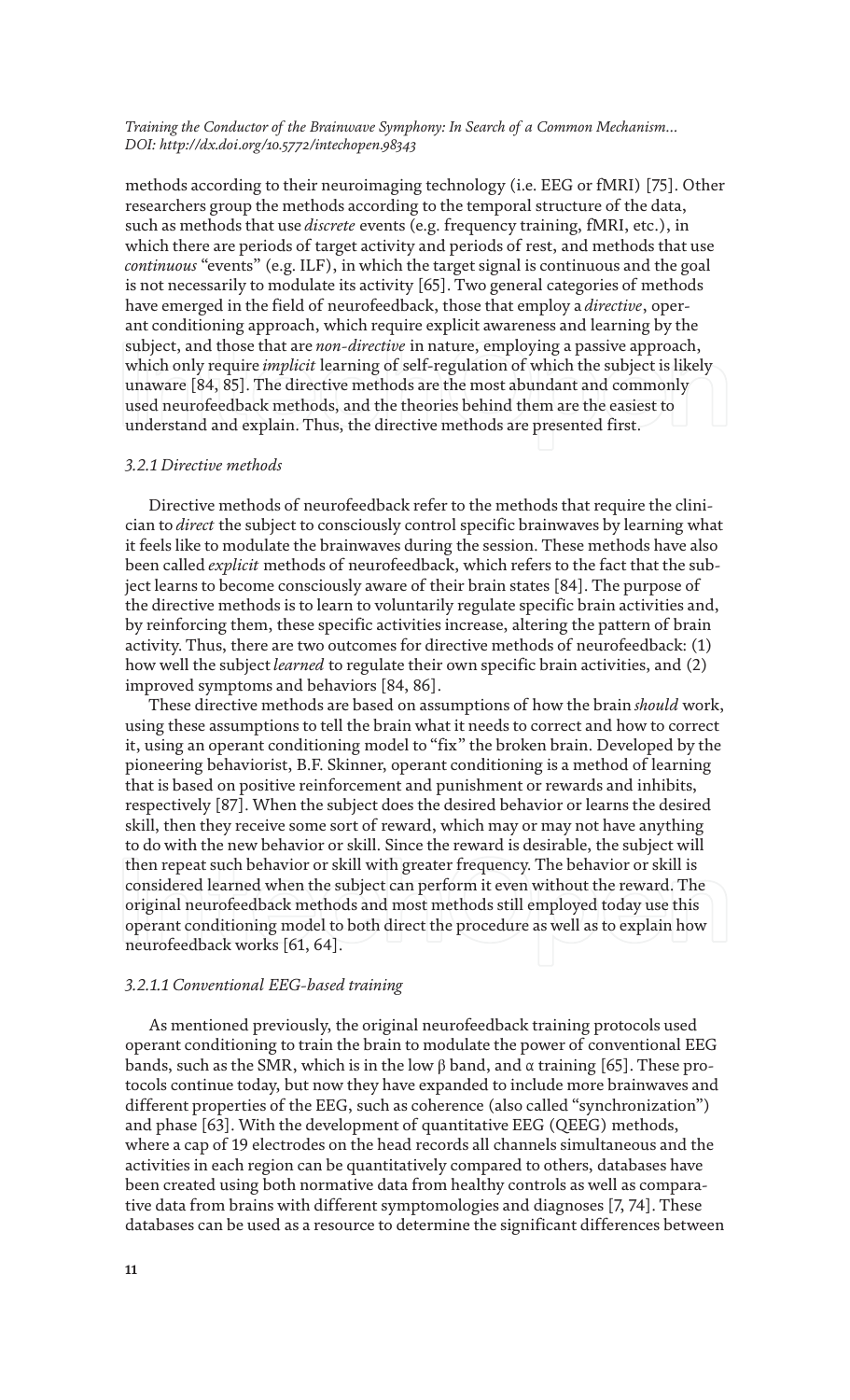a subject's QEEG activity and that in the normative database, providing a statistical score called a "z-score", which indicates how significantly different the activity is and in what direction (i.e. increased or decreased) [7, 74]. Some methods utilize this resource as part of their protocol to train the brain closer to the norms, presuming that the most common QEEG patterns are preferred for better functioning [60, 61, 63, 88, 89]. These additional methods are discussed briefly in this section, although full and complete descriptions are not within the scope of this article and the reader is directed to the previously mentioned review articles and their references within for a more in-depth understanding.

## *3.2.1.1.1 Frequency training*

As mentioned, there are a plethora of conventional EEG-based neurofeedback protocols. These protocols range from single frequency trainings to whole frequency-band trainings to two or more frequencies or frequency band trainings at the same time, etc., training in different directions –"up" or "down" - meaning increasing or decreasing the power and incidence of that frequency or frequency band [61, 62, 64]. Sometimes the protocols are designed based on differences in the QEEG from the normative database, while other times the protocols are determined based on symptom presentation [7, 60]. Some classic frequency training protocols are SMR for epilepsy, as previously mentioned, but also for ADHD, α-θ training for trauma reorganization, midline θ training and θ/β training for focus/concentration, as well as training each individual conventional EEG band for various conditions [7, 60–64, 74].

#### *3.2.1.1.2 Other EEG-based methods*

As mentioned at the top of the section, other EEG-based methods of neurofeedback use different aspects of the EEG data to train the brain. For instance, QEEG-based training uses z-scores as the substrate for the feedback, where the brain is rewarded as the QEEG pattern normalizes closer to a z-score of 0 [60, 61, 63, 88, 89]. The issue with this method is that it presumes that the most common QEEG patterns in healthy individuals reflects the best, most optimal pattern of brain function. However, just because something is typical or common does not mean it is the best. In fact, one might hypothesize that anyone who has an exceptional brain, maybe with a very high I.Q. or great talent, might also show differences from the norms – quite possibly significant differences, in fact – but we might presume that these particular differences confer their exceptional abilities as opposed to pathology.

Another method that uses a full cap of 19 electrode placements is low resolution electromagnetic tomography [LORETA] training [61, 75, 88]. LORETA is a method by which QEEG data is analyzed using blind source separation methods like independent component analysis (ICA) to localize the neural source of the signal in the brain and projects that source onto a three-dimensional map of the brain, including subcortical nuclei [7, 88]. The EEG substrates that can be monitored via LORETA are EEG band power, coherence, and/or phase, as well as z-scores [60, 61, 90].

Low-energy neurofeedback system (LENS) is another method of neurofeedback based on EEG data, but it diverges from all other methods in that it actually delivers a very weak electromagnetic pulse into the subject's brain while they lay motionless with their eyes closed [61]. LENS is a very quick treatment and does not require months of sessions, but it is the only neurofeedback methodology that activity adds an exogenous signal to the subject, so it may be considered less "non-invasive" than the other techniques [60]. The basic hypothesis behind LENS is that it perturbs the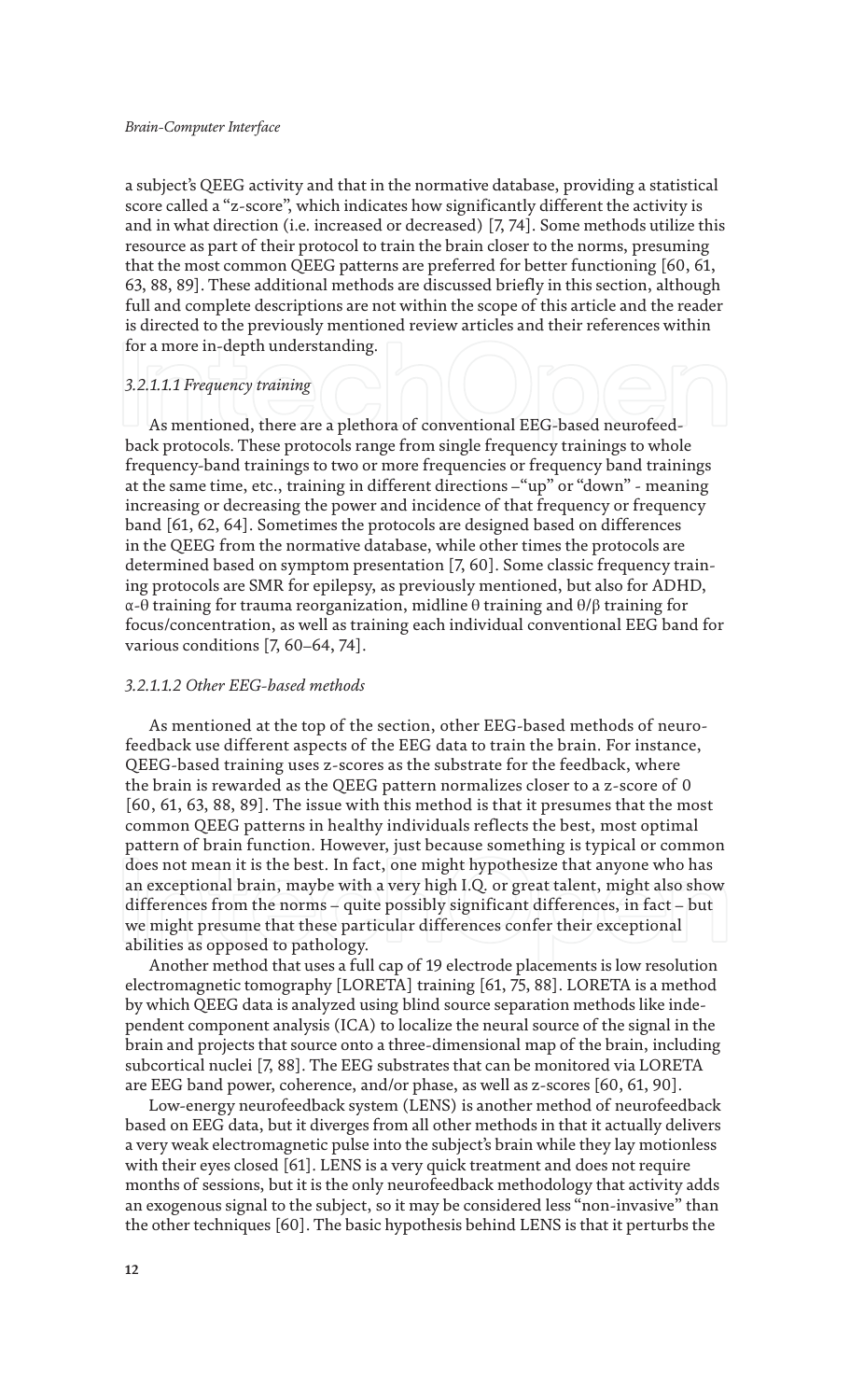brain's typical activity by delivering the weak electromagnetic pulse in order to get it "unstuck" [60].

#### *3.2.1.2 Hemodynamics-based training*

Since neuronal activity is tightly coupled to hemodynamics (blood flow), several forms of neurofeedback use hemodynamics as a measure of brain activity in specific regions of the brain as substrates for feedback [61, 63]. The most well-known method is fMRI training, which monitors the BOLD signal in brain structures with high spatial resolution [91–93]. Other hemodynamic-based methods that are less well-known are hemoencephalographic (HEG) training and functional near-infrared spectroscopy (FNIRS) training, which have less spatial resolution than fMRI but greater than that of EEG [67, 94, 95]. FMRI neurofeedback has the greatest number of gold standard RCTs, likely due to the fact that the principal investigators on those studies typically are medical doctors and tend to receive more funding than nonmedical doctors [91, 93].

#### *3.2.2 Non-directive methods*

Non-directive methods of neurofeedback, which have also been called *implicit* neurofeedback, do not rely on directions from a clinician to the subject, nor do they rely on the subject to consciously regulate their brain activity [84, 85]. In fact, the subject does not need to do anything to receive the benefits of these methods of neurofeedback as they are entirely passive processes. These methods have only been in development over the past 10–15 years or so, partly due to their dependency on technological advances of the neurofeedback equipment and software [65, 96, 97].

#### *3.2.2.1 Infra-low frequency training*

ILF training grew out of conventional EEG frequency training [65, 74, 76, 97]. It is based on rewards and inhibits, which are aspects of conventional EEG frequency training, but these concepts no longer make sense at such low frequencies (the current Cygnet software, version 2.0.7.4, can now filter out frequencies as low as 0.0001 mHz, which is approximately one cycle per 116 days). Even though there are biorhythms that are as slow and slower than the current limit of detection by this EEG amplifier [95], there are no known neural or glial origins of these very slow oscillations, causing controversy over the source of the signal [65, 76, 97]. However, a recent study demonstrated that 20 sessions of ILF neurofeedback training increased the power of all of the ILFs  $(\leq 0.1 \text{ Hz})$ , including the typical peak around 0.01–0.1 Hz, which is called the infra-slow oscillation (ISO) and correlates with the BOLD signal [98, 99].

One of the differences between ILF and conventional EEG training is that ILF training cannot work through an operant conditioning model since there are no discrete events to reward [65]. Interestingly, though, there is a complex multifrequency band algorithm of inhibits that follow the individual subject's regular pattern of EEG activity using thresholds that reset moment-to-moment to allow for approximately 95% success rate (which can be modulated in the software) of the signal remaining below the threshold [100, 101]. The inhibits are a summation of over-threshold signals from the different conventional brainwave bands, causing the screen to gray out and the sound volume to reduce, which essentially tells the brain not to make any sudden moves or EEG spikes [100, 101]. These inhibits, therefore, function to stabilize brain activity while the "reward" or training frequency provides continuous information on cortical excitability.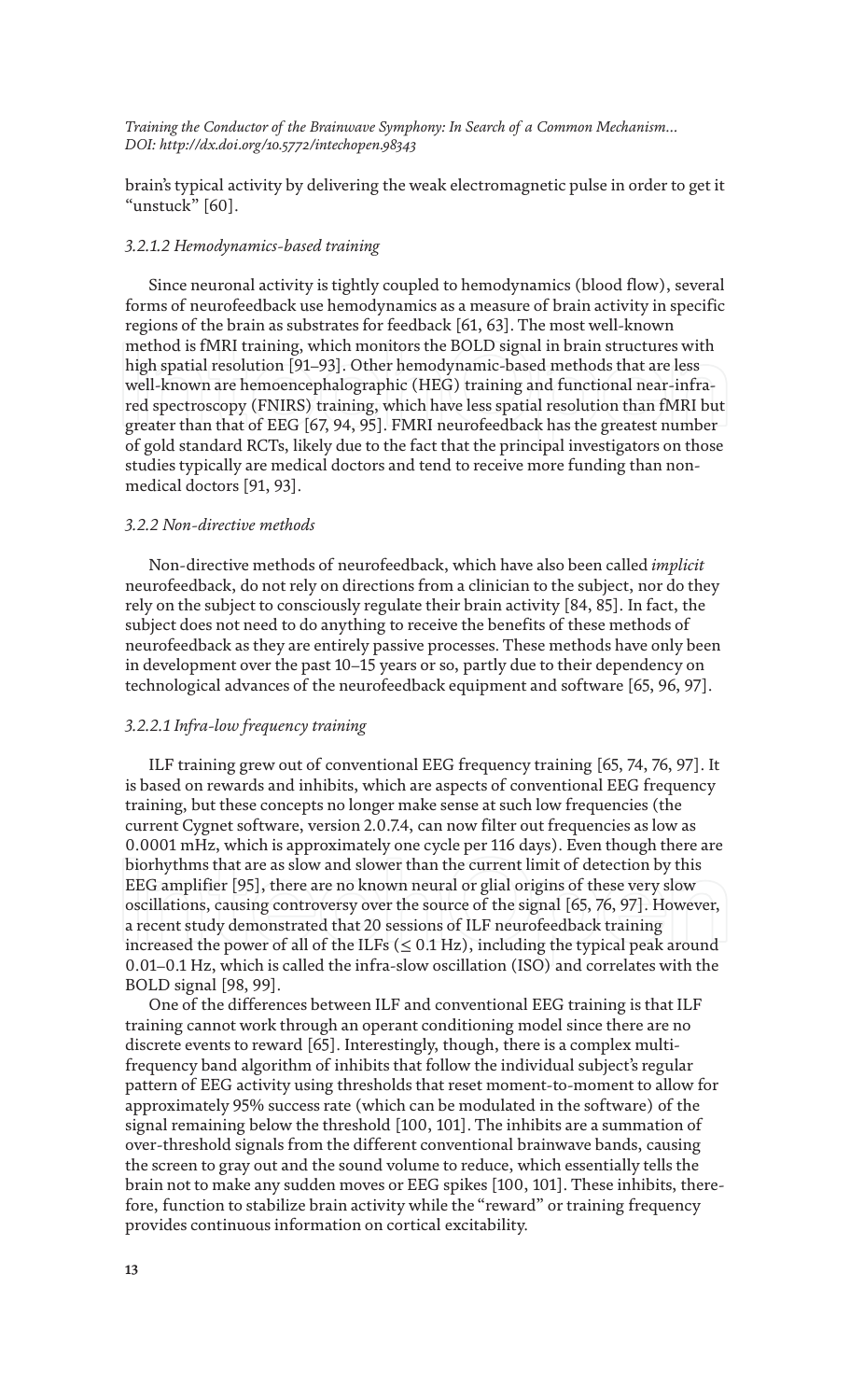#### *3.2.2.2 Dynamical neurofeedback (i.e. NeurOptimal®)*

The final method of neurofeedback that requires some mentioning due to its proliferation in recent years uses a nonlinear dynamical approach and is implemented with equipment and software called NeurOptimal® [102]. Unfortunately, there are no peer-reviewed publications that describe this method and only a very few publications were found of studies using it [103, 104]. Thus, it is hard to describe this method due to the fact that the details on what it is are murky and based entirely on non-peer-reviewed content on the NeurOptimal® website [102]. Descriptions of the method, however, suggest a similar form of training as described for the inhibits used in ILF neurofeedback in the previous section.

Based on theories developed by Val Brown, who originally came up with a five-phase model of neurofeedback training [105], and empirical experimentation performed by his wife, Susan Cheshire Brown, NeurOptimal® claims to train neural dynamics by providing feedback information on how these dynamics change [102]. This information is obtained through threshold boxes on either filtered or fast Fourier transformed EEG frequency bands that set both a minimal and a maximal power for each (several frequencies or frequency bands are monitored at once), and violations of these threshold boxes drive the feedback [102]. Essentially, when the signal power is outside of the threshold box, it causes the sound to reduce or stop in a manner to inhibit this change in activity [102]. Due to neither training frequencies directly "up" or "down", the creators claim that this method of passive observation of sudden activity changes is 100% safe and has no adverse effects [102]. However, this method requires substantially more research to verify its effects and more transparency in its process to allow other researchers to investigate its potential mechanism of action, as well.

#### **4. Hypotheses for the mechanism of action of neurofeedback**

These different methods of neurofeedback have led to the development of different hypotheses for how neurofeedback works to improve brain function. It is possible that different methods of neurofeedback work through different mechanisms to produce their effects, but the simplest model would be that all neurofeedback methods work through the same or a similar mechanism of action. Thus, the true mechanism of action of neurofeedback has yet to be determined and collectively confirmed. Here, several general hypotheses based on different methods of neurofeedback are presented, then the common denominator(s) of these hypotheses is discussed more thoroughly as a possible true underlying mechanism of action of neurofeedback, awaiting experimental designs to test and confirm its validity.

#### **4.1 Hypotheses from directive methods: operant conditioning**

Directive methods of neurofeedback, which use operant conditioning, rely on the clinician's assumptions about what is wrong with the subject's brain and how to fix it. This seems like a tall order, but it is the primary paradigm by which the Western medical establishment operates. Medical doctors spend four years of their education memorizing everything there is to know about the body, what goes wrong, and how to fix it. Thus, this same paradigm has been applied to neurofeedback with varying success.

The problem with this "clinician knows all" paradigm, however, is that it does not leave room for the unknown. In general, when a medical doctor cannot find anything "wrong" with a patient using any of their tests, they tell the patient that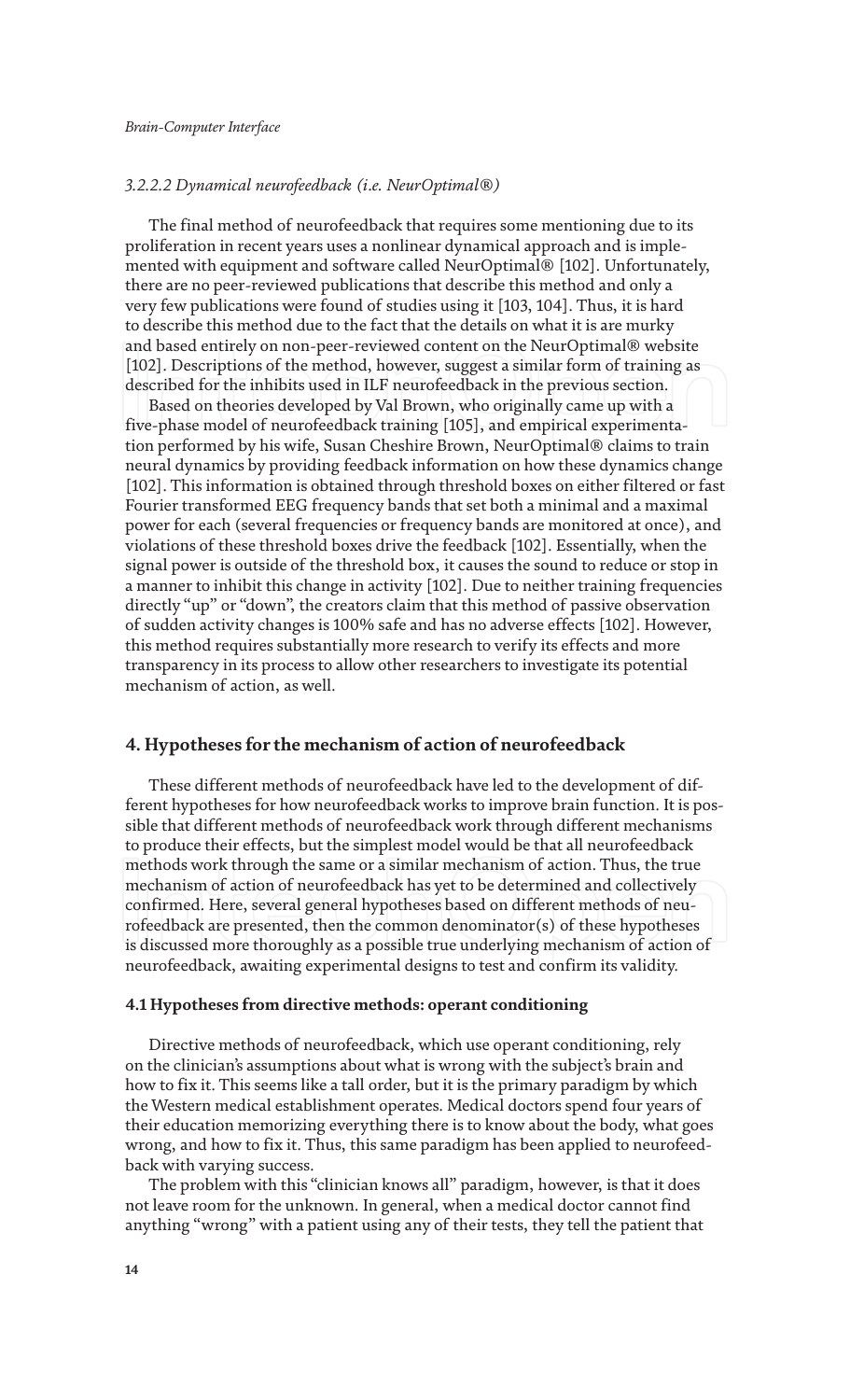there's nothing wrong and that whatever is happening to them is psychological or psychosomatic. There are even fancy terms for findings that the doctor cannot explain, such as "idiopathic", which just means that the doctor knows that there's a problem, but no one knows what it really is. Another issue with this paradigm is that knowledge changes and what if what we thought we knew for sure turns out to be wrong or at least sufficiently incomplete? In that scenario, whatever the doctor or clinician says and/or does based on this faulty knowledge will either have little to no benefit or may even be harmful for the patient. Of course, this scenario has happened in the past, as well – for example, there was a time when doctors recommended smoking cigarettes as a treatment for asthma [106], but now we know that smoking cigarettes is not only *not* healthy, but actually harmful, hastening disease and death.

There are basically two types of directive methods, those based on brainwave frequency information and those based on blood flow or BOLD activity. In general, brainwave data has high temporal and low spatial resolution whereas blood flow or BOLD data has high spatial but low temporal resolution [107]. However, blood flow and BOLD data are more directly and generally associated with overall brain activity in a region, while all regions of the brain have some sort of brainwave activity at all times, so the level and type of brain activity visualized in the EEG is differentiated by the particular brainwave frequencies, their amplitudes, and their cross-frequency coupling [22, 79]. Understanding the functional meaning of brainwaves in any region at any point in time has been the focus of much research for decades and remains incomplete and somewhat ambiguous [22, 57, 79, 81, 108]. Thus, neurofeedback that is based on the functional meaning of specific brainwaves identified from specific locations on the scalp remains controversial due to the controversial and non-consensus nature of the underlying science.

#### *4.1.1 Fixing bad brainwave patterns*

The first and primary hypothesis of EEG biofeedback is based on the idea that there are normal and healthy patterns of brainwave activities during rest and/or tasks and that mental illness is caused by abnormal brainwave patterns [7]. There is evidence that certain brainwave patterns, either at rest or during a task, are associated with specific symptoms and mental disorders, but their causal roles are far from established [7, 109]. Due to the fact that altering these brainwave patterns has shown moderate success in diminishing such symptoms, these hypotheses have gained some traction in the biofeedback field [7, 63]. However, there are alternative explanations for the success of the neurofeedback that are not consistent with the hypothesis of a causal role for "bad brainwaves" in symptoms of mental illness.

One hypothesis that has driven much of the neurofeedback field for use in improving attention for people with ADHD is that  $\beta$  waves are associated with focus and attention [7]. Although this hypothesis is likely true at times since  $\beta$  waves do correlate with both activating (i.e. glutamate-mediated) and inhibiting (i.e. GABAmediated) neurotransmission [7], it is not always the case that [beta symbol] activity reflects a focused or attentive brain.  $β$  activity has also been associated with anxiety/ agitation, so increasing β activity to improve executive functions could backfire if it increases anxiety, which, of course, inhibits executive functioning [7]. From a technical perspective, using β activity to drive feedback may also result in modulation of muscle activity due to electromyographic [EMG] artifacts in the  $\beta$  range of the EEG, which tend to be of greater amplitude than true  $\beta$  brainwave activity [64].

A more nuanced view takes into account  $\theta$  power, as well, and its ratio with  $\beta$ power in the frontal cortex, called the θ:β ratio (TBR), which is supposedly higher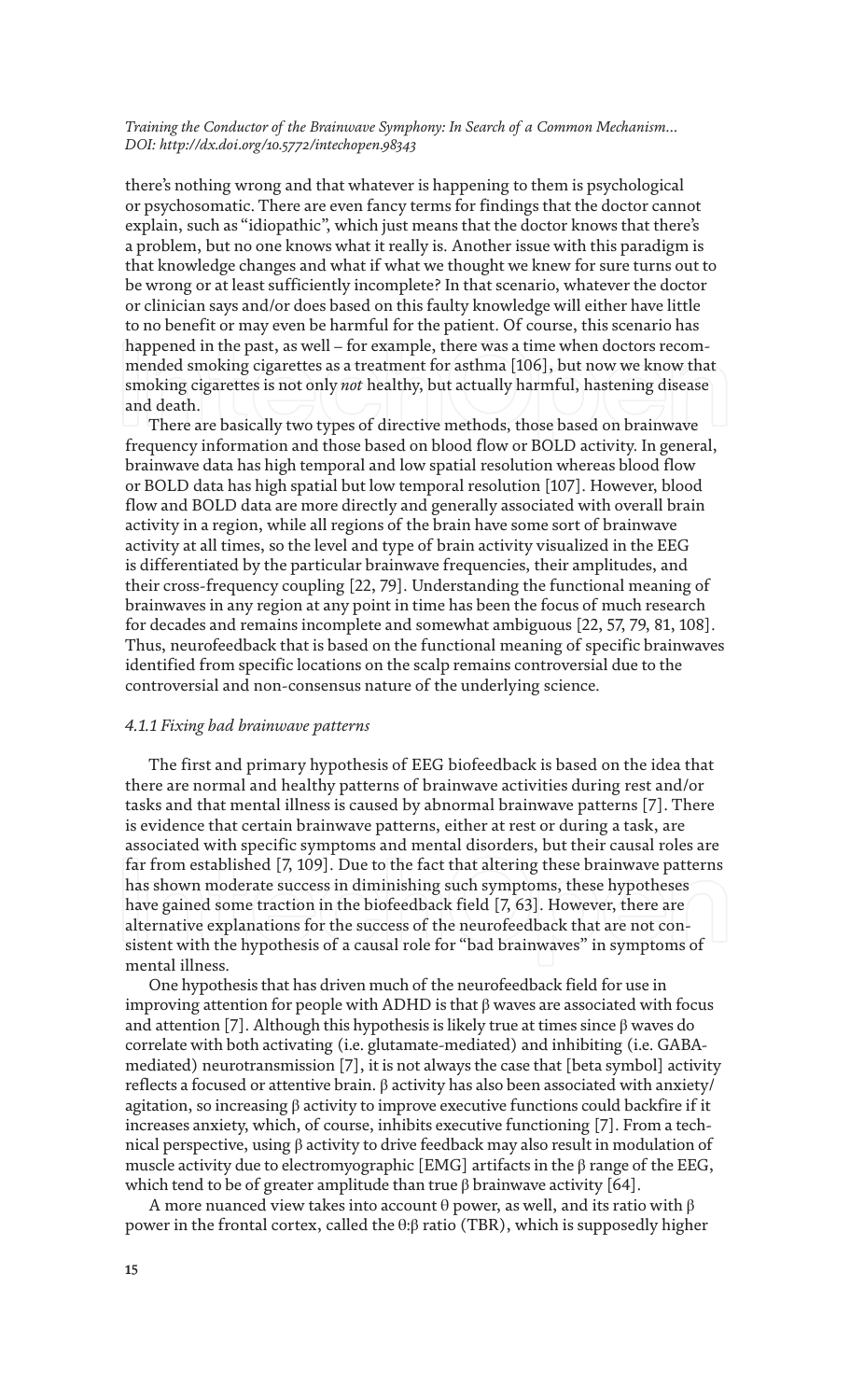in ADHD brains compared to non-ADHD brains [110]. As the only FDA-approved biomarker for ADHD, the TBR should then be able to differentiate between individuals with ADHD and those without the diagnosis [111]. Unfortunately, there is only a very short window in childhood when the TBR can efficiently be used to distinguish between children with ADHD and those without ADHD, and it cannot differentiate ADHD from non-ADHD adults at all [110–112].

The unreliability of the TBR as a biomarker for ADHD symptoms and behaviors is exemplified in the fact that, although  $\theta$ -β neurofeedback training can result in improved ADHD symptoms and behaviors, individual learning curves and increases in β power do not correlate with these behavioral outcomes, meaning that, although the neurofeedback training did work to improve ADHD symptoms and behaviors, it was not because the subjects normalized their TBR [113]. Other studies support this notion that frequency training neurofeedback *learning,* which is the measurement of how well subjects are able to consciously control their brainwaves, does not always correlate with behavioral improvements [86, 114]. These results indicate that this hypothesis of "fixing brain wave patterns" is incorrect and that there is a better explanation for the effects of neurofeedback training.

#### *4.1.2 Increasing brain activity in specific regions*

Another very simple hypothesis for the mechanism of action of neurofeedback training is the idea of increasing brain activity in specific brain regions. This hypothesis is most applicable to the hemodynamic training methods like HEG, FNIRS, and primarily fMRI neurofeedback, which has the greatest spatial resolution [107]. Specifically, the idea is to provide information on where the brain is active in real-time, and to reward the subject when the brain is active (or inactive) in the target region, such as the prefrontal cortex or the amygdala, training up for attention and down for emotional calming, respectively [93]. The straight-forward hypothesis here is that the different brain regions are associated with different functions and activating or inactivating these regions should increase or decrease those functions, respectively. There has been no evidence to negate this hypothesis, but the technology used for the greatest spatial resolution (i.e. fMRI) is not practical for use in a therapeutic setting.

#### **4.2 Hypotheses from non-directive methods: State-based shifts**

Hypotheses for the mechanism of action of non-directive methods of neurofeedback have been more challenging to define and test compared to the directive methods due to the fact that they do not follow a straightforward operant conditioning model. These hypotheses are typically fairly general, involving the concept of calming the body system by shifting from a sympathetic nervous system (SNS)-dominant state to a parasympathetic nervous system (PNS)-dominant state, improving self-regulation of regulatory biorhythms, such as the circadian and ultradian rhythms, and increasing network system dynamics and stability.

#### *4.2.1 Biorhythm regulation*

In addition to brainwaves, there are a plethora of biorhythms in the body, not to mention the global rhythms of nature, itself. These rhythms span several orders of magnitude from sub-daily rhythms (ultradian) to daily (circadian), monthly (menstrual), seasonally (circannual), into yearly, decadal (10 years), and so on [95]. If these rhythms were approximated as frequencies, these longer biorhythms fit neatly into the ILF range at 0.1 mHz (ultradian), 0.01 mHz (circadian), 0.0025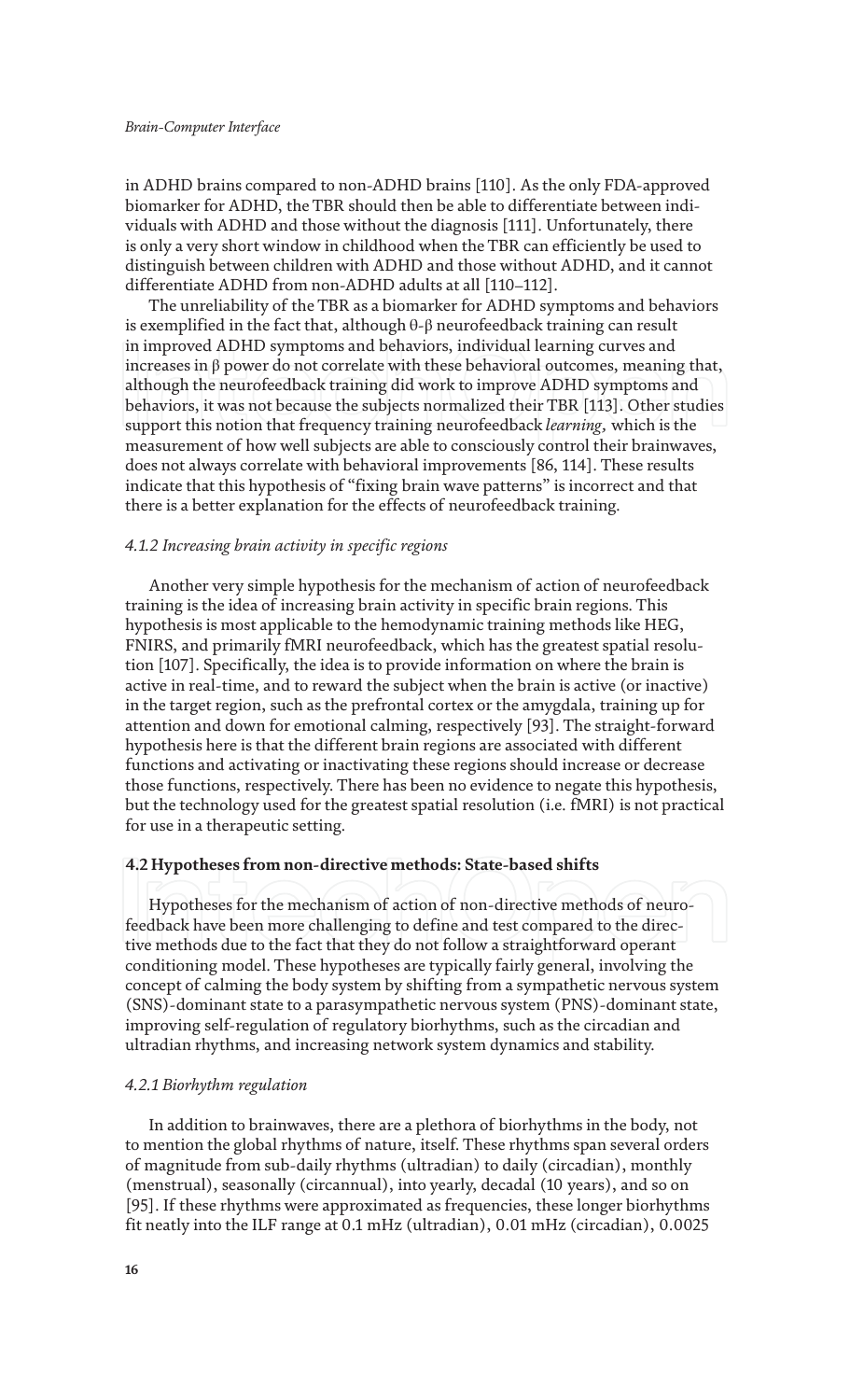mHz (menstrual) and 0.0001 mHz (circannual, approximately 3 months), which are all within the parameters of ILF neurofeedback training using the current version of Cygnet® (v.2.0.7.4, beemedic.com, 2021). Therefore, one of the hypotheses for the mechanism of ILF neurofeedback, specifically, is that it trains and improves these biorhythms using intrinsic error correcting through feedback.

When the software could only reach as low as 0.1 mHz, which translates to an ultradian rhythm, David Kaiser proposed a mechanism through which ILF neurofeedback trains the ultradian rhythm, which is created by astrocytes [48]. Although astrocytes may be a key contributor to the mechanism, it is unlikely that the ultradian rhythm is the primary mechanism through which ILF neurofeedback works, since, as the software continues to improve, most subjects tend to have optimal training frequencies at the bottom of the register, which changes with nearly every update of the software (although it is unlikely to continue to change indefinitely) [115]. Furthermore, an electrophysiological signal corresponding to these slower, lower frequencies (< 0.1 mHz) has yet to be described, particularly with a neural or glial source. These slower biorhythms are created through clock gene feedback loops which regulate cascades of signaling pathways throughout the body, including hormonal regulation and even telomere length throughout life [95, 116]. Thus, it is unlikely that direct regulation of long, slow biorhythms, such as the ultradian, circadian, and circannual rhythms, are responsible for the effects of neurofeedback.

#### *4.2.2 Polyvagal theory and the default space model of consciousness*

Polyvagal theory is a theory describing the tripartite development of the autonomic nervous system and the functions of the resulting subsystems [116]. Through three phylogenetic stages in evolution, three subsystems of the autonomic nervous system have arisen in higher-order organisms: the sympathetic nervous system, which produces the "fight-or-flight" response, and two branches of the parasympathetic system via the vagus nerve, one branch corresponding to the ventral vagus nerve, which produces a social communication system through facial expression, vocalization, and listening, and the other branch corresponding to the dorsal vagus nerve, which produces the "freeze" response if attempts to fight or escape do not resolve the threat [116–118]. The theory further postulates that many neuropsychiatric disorders may be due to low vagal tone in one or more of these branches, particularly the ventral vagal neurons in the nucleus ambiguus [118, 119].

A key feature of the polyvagal theory is that it integrates neural circuits and rhythms of the brain with those of the heart and gut, which are relevant to all biofeedback modalities [119]. Another, similar theory that integrates these visceral functions with brainwave activities is a theory of consciousness called the Default Space Model, which proposes that at very slow oscillations, the brain synchronizes with the cardiorespiratory rhythm, activating the DMN, which integrates external and internal sensory input to create a three-dimensional conscious experience [30, 33]. Thus, according to this hypothesis, ILF neurofeedback induces the brain into the DMN, and engages the ventral vagal system, which promotes calming, selfsoothing, and socially engaging behaviors [34, 118].

#### *4.2.3 Control system dynamics and stability*

Despite the lack of information on the NeurOptimal® method of neurofeedback, its description as a nonlinear dynamical neurofeedback system has been helpful in elucidating how neurofeedback training may interact and influence the dynamical system processes of the brain. As mentioned in Section 2.1.1 on feedback mechanisms in learning, control systems, such as the brain, are characterized by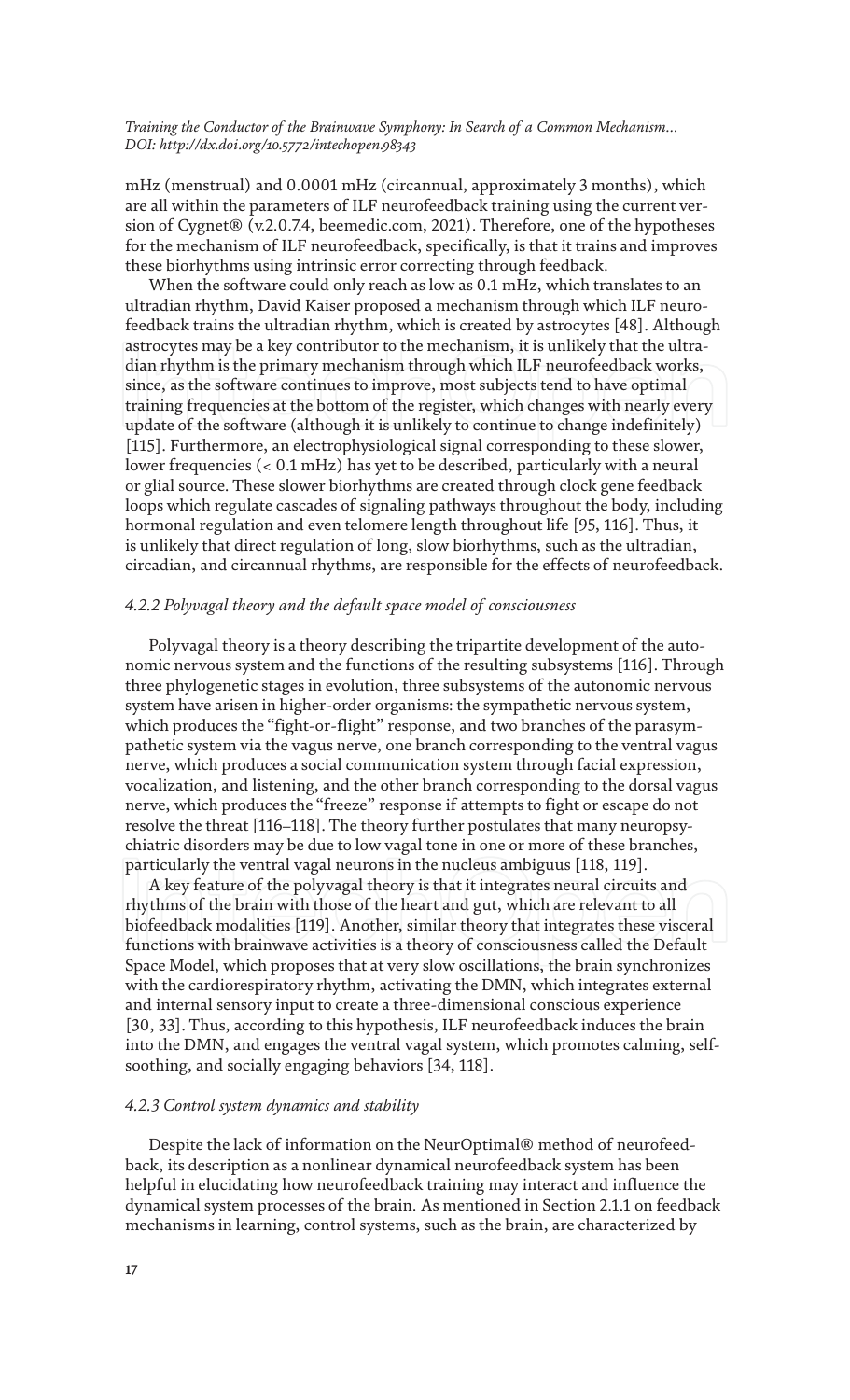feedback loops, and feedback loops create oscillatory activities, which are inherently dynamic [4]. By exercising these dynamics through neurofeedback, the brain resonates with itself, causing an amplification of this activity and creating both greater stability as well as increasing dynamics [4, 5].

## **4.3 The global hypothesis: self-resonance and system dynamics with microstate stability**

There are two aspects that are common to all of these hypotheses: (1) self-resonance from the self-referential feedback, itself, and (2) increased system dynamics with microstate stability. All biofeedback provides self-resonance, which is subjectively calming and comfortable for the subjects [4, 120]. No matter the modality of biofeedback, the resonance of brainwaves or heart rate or baroreflex fluctuations synchronize with each other, ultimately settling comfortably in a PNS-dominant or ventral vagal state, which is restorative, clarifying, and energy-efficient [30, 33, 116, 120].

The second part of the global hypothesis refers to the increasing dynamics of the neuroelectric functional network system. Each method of neurofeedback relies on sensory information to provide the feedback, which requires the brain to enter into the various sensory functional networks in order to process it. However, the information, itself, may not reflect activity in the sensory networks, and the calming aspect of the self-resonance will activate the DMN, which is mutually exclusive with the sensory networks [26, 30, 35]. In fact, several studies show that neurofeedback training increases DMN connectivity, supporting this hypothesis of activating the DMN [34, 121–123].

Acquiring the neurofeedback, itself, requires dynamic shifts between taskpositive networks and the DMN, thus strengthening this shifting ability or network dynamics. These effects can be seen in emergent subnetworks that are present immediately after neurofeedback training that combine hubs from the SN, basal ganglia/reward network, and the visual network (presumably due to visual feedback) [85]. Furthermore, the specific brain location or brainwave that is the substrate for the feedback strengthens and stabilizes that brain activity or microstate [5, 123]. They are called 'microstates' because they are short-lived due to the nature of dynamics, but their stability is in the strength of their connections (in the case of functional networks) or peak power intensity (in the case of brainwaves), conferring the brain resiliency against perturbations [5]. These effects translate to improved brain function in the same manner that increased inter-network dynamics improves brain function, as described in Section 2.1.2.1.

Essentially, this common hypothesis combines general mechanisms of biofeedback that confer a calm, parasympathetic-dominant state with specific mechanisms of neurofeedback that exercise inter-network dynamics while stabilizing intranetwork connections. As described earlier, these increased dynamics result in improved cognition and mental wellbeing, while the increased stability results in greater resilience. Thus, all methods of neurofeedback improve overall brain selfregulation, where some methods may achieve this more globally and other methods achieve it through more specific detailed aims, such as training very specific brainwave patterns or regions of activity.

#### *4.3.1 The regulatory functions of the infra-slow oscillations*

As mentioned in Section 3.1.1, different brainwaves can interact with each other and become coupled, meaning that their activities correlate [22]. These correlations may occur according to phase (where the phase of the slower brainwave regulates the discrete activity of the faster brainwave) or envelope (where the envelope of the slower brainwave modulates the amplitude of the faster brainwaves) [22].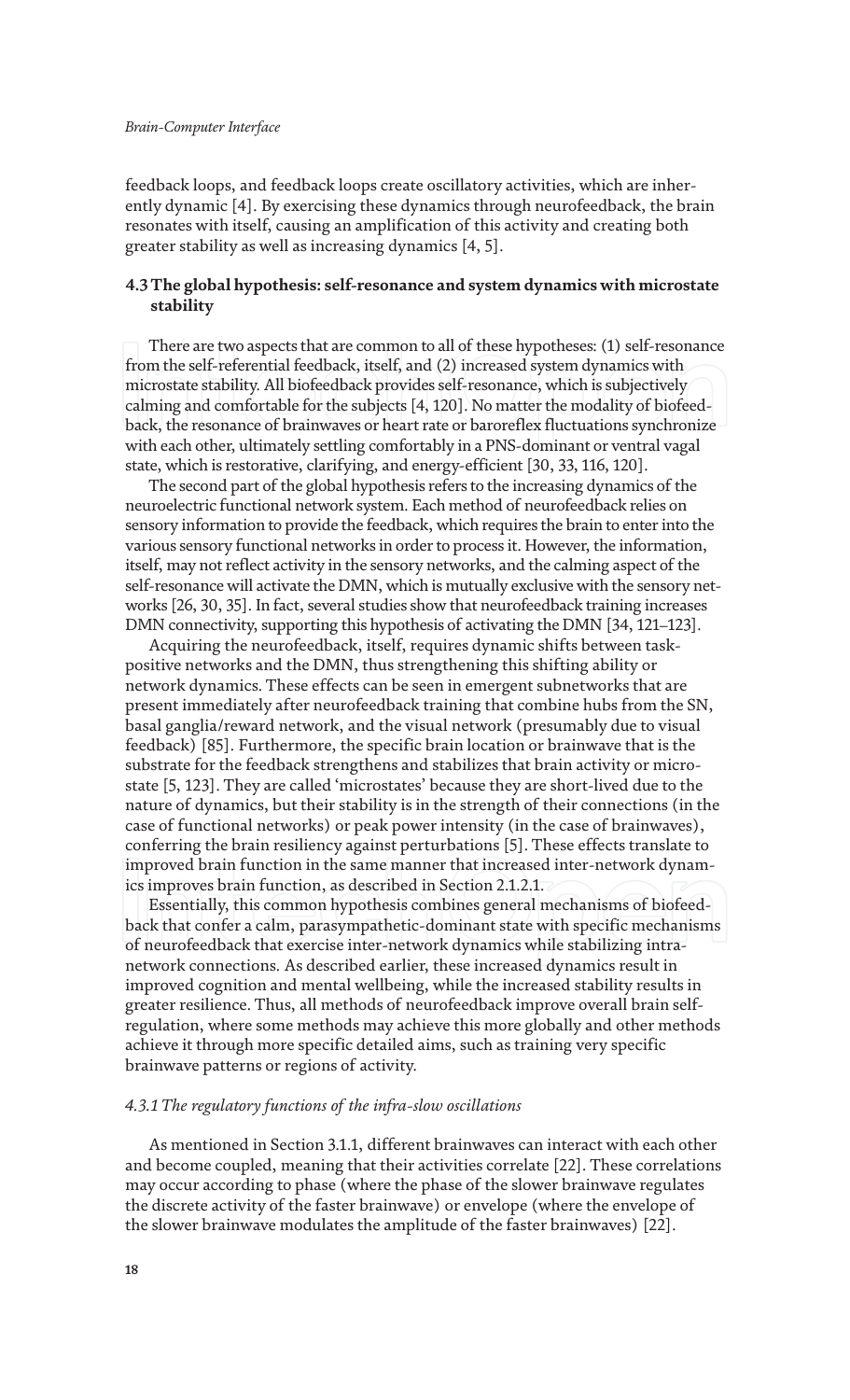Thus, these forms of cross-frequency coupling of electrical oscillations in the brain suggest that information about one brainwave automatically provides information about another, usually slower, brainwave, which is embedded in its fluctuating activity. However, the resolution of the information of the slower brainwave embedded in the information of the faster brainwave is lower than if the slower brainwave was observed directly.

Although there are many reports on the significance of the cross-frequency coupling of conventional EEG brainwave bands, such as  $\theta$ - $\gamma$  in the hippocampus or δ-θ-γ in the auditory cortex or δ-α in the left and right homologous regions of the attention networks, these are short-lived interactions that are both spatially and functionally-specific [22]. One cross-frequency interaction that is constant, however, is between the ISO (typically between 0.01–0.1 Hz) and all of the faster, conventional EEG brainwaves, including δ through γ bands (~1–40 Hz) [99]. This interaction is a phase-amplitude coupling where the amplitudes of all of the faster frequencies are regulated by the phase of the ISO [99].

Studies show that the ISO and the BOLD signal from fMRI correlate and may be part of the same activity, representing the fluctuations of oxygenated and deoxygenated blood [30, 31]. Since neither oxygen nor blood, themselves, create LFPs, the source of the ISO is likely calcium fluctuations across astrocyte membranes as they provide energy and neurotransmitters to local neuronal circuits and regulate their activity [50, 58]. Furthermore, these oscillations also correlate with cognitive performance as well as sleep patterns [31, 99].

These findings suggest that all brainwaves and bodily rhythms, such as the cardiorespiratory rhythm, baroreflex fluctuations, and oxyhemoglobin/deoxyhemoglobin fluctuations, etc., are correlated, particularly when calm and relaxed, which occurs with self-resonance [30, 33]. This means that information from one rhythm contains embedded information about other rhythms, albeit at varying levels of resolution. Therefore, each biofeedback modality can work through a similar mechanism of action to effect change, while the differences in intensities of the effects may be due to the level of resolution of the underlying master regulatory rhythm as conferred by the particular form or substrate of the feedback.

# **5. Using ILF neurofeedback to train the conductor of the brainwave symphony**

Despite an attempt to present this information fairly and objectively, my personal bias for ILF neurofeedback is likely obvious. The way I describe ILF neurofeedback to my clients nowadays is to consider the brain like an orchestra and the brainwaves like a symphony, which, of course, is not my own original analogy [66]. Each brainwave is like the music playing from each section of the orchestra, such as the winds, brass, strings, or percussion sections. You can train each section separately, but, due to the nature of systems, by training - and possibly changing - one section, the other sections will also likely be perturbed in some way that may not be readily discernable or beneficial. Alternatively, you can train the conductor, which, in this analogy, is the ISO or ILF. Thus, when you train the ILF, you train the entire symphony of brainwaves, which continue to play together, but with greater harmony after neurofeedback training.

## **6. Conclusions**

The future of neurofeedback depends on the diverse field of methods coming together and defining the mechanism(s) of action of neurofeedback that can be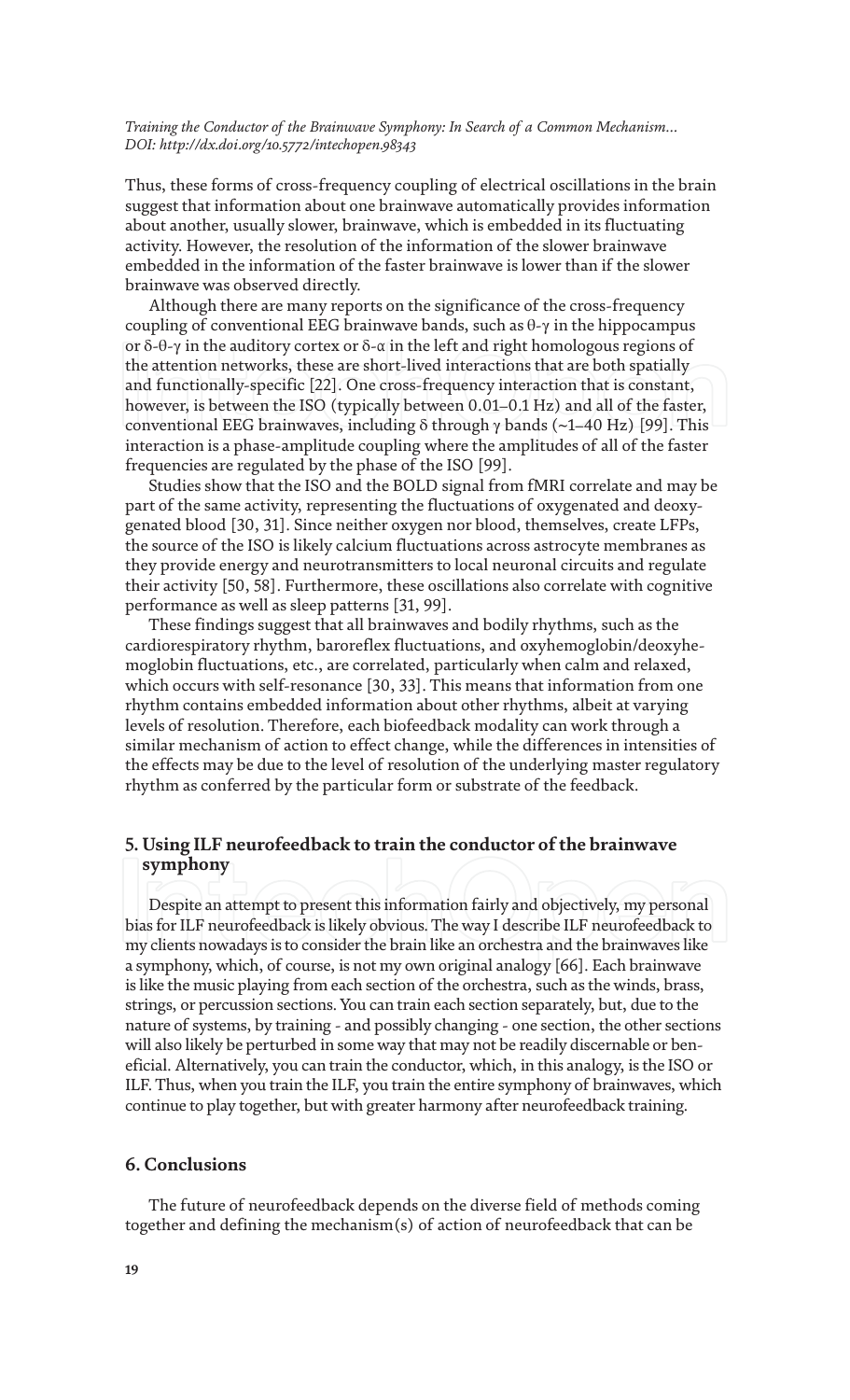applied to all methods. Detailed mechanisms of action are likely different for the different methods, but their fundamental processes should not contradict each other. Not only will this help advance the field, but it will also help potential clients to understand how all neurofeedback works in general, then they can choose which methodology works best for them based on the specific characteristics of that method. A two-part mechanism of action is presented here, one that is general for all forms of biofeedback, and one that is more specific to neurofeedback, yet still general enough to be applicable to each specific method. Hopefully, other neurofeedback practitioners and researchers will consider these hypotheses, possibly further developing them and testing them through well-designed research studies. As the field and use of neurofeedback grows, these mechanistic models can be further refined to fit all methodologies and conditions.

# **Acknowledgements**

The author acknowledges Susan Othmer, Clinical Director of the EEG Institute, Woodland, Hills, CA, for her methodical pursuit of developing the ILF neurofeedback technique and training thousands of clinicians from around the world in the method, and always being available to provide assistance and guidance. Siegfried and Kurt Othmer are also acknowledged for their theoretical perspectives on the underlying science as well as practical help in implementation of the neurofeedback business model. The author also acknowledges their father, James M. Markovics, for his constant support, in-depth theoretical discussions, and training assistance, which launched the author's second career as a neurofeedback practitioner.

# **Conflict of interest**

The author declares no conflicts of interest.

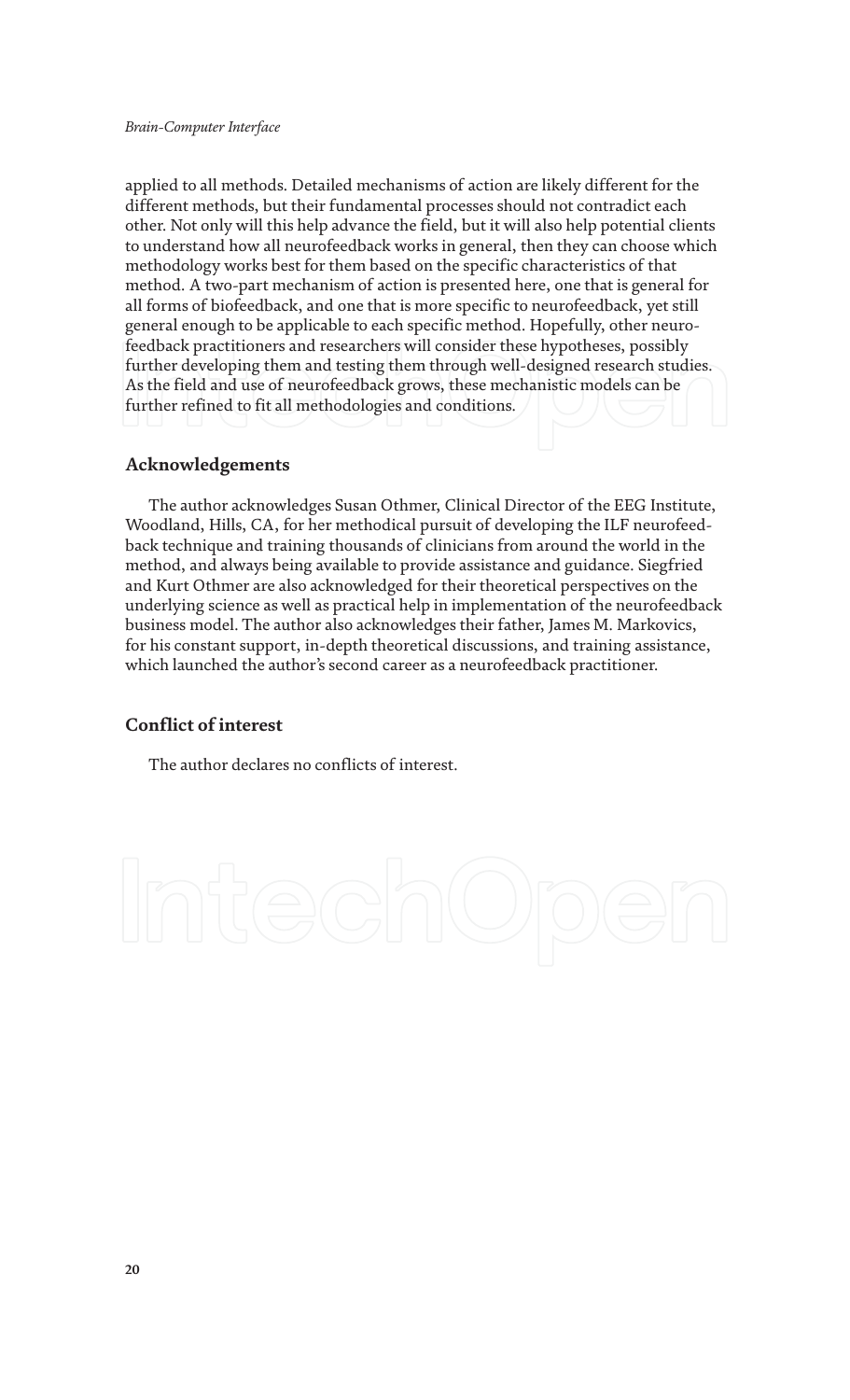# **Author details**

Jen A. Markovics Rose City Therapeutics, LLC., Tualatin, OR, United States

\*Address all correspondence to: drjen@rosecitytherapeutics.com

# **IntechOpen**

© 2021 The Author(s). Licensee IntechOpen. This chapter is distributed under the terms of the Creative Commons Attribution License (http://creativecommons.org/licenses/ by/3.0), which permits unrestricted use, distribution, and reproduction in any medium, provided the original work is properly cited.  $\left[\infty\right]$  by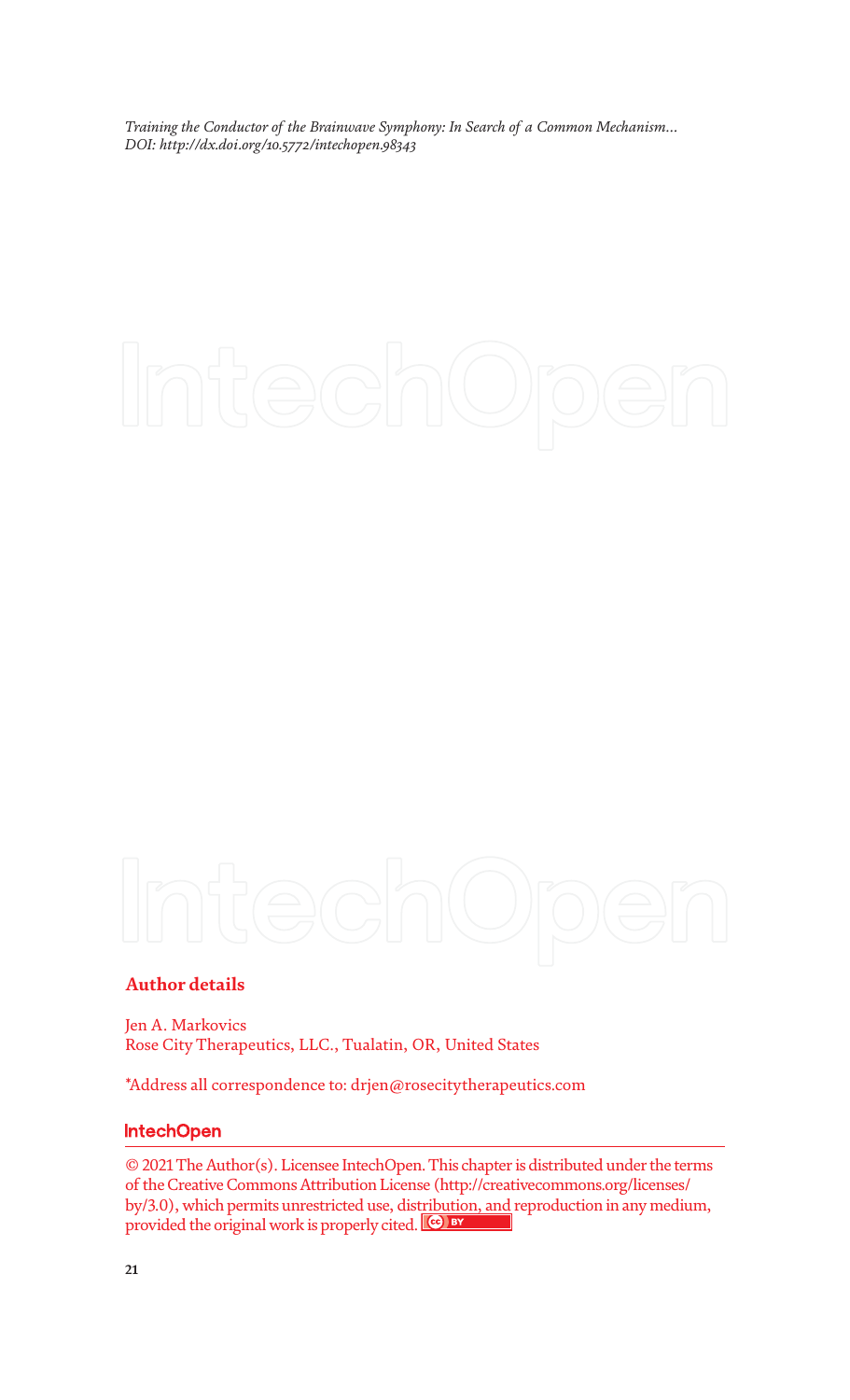# **References**

[1] Teufel, C, Fletcher, PC. Forms of prediction in the nervous system. Nature Reviews Neuroscience. 2020;21;231-242. DOI: 10.1038/ s41583-020-0275-5

[2] Greve, PF. The role of prediction in mental processing: A process approach. New Ideas in Psychology. 2015;39;45-52. DOI: 10.1016/j. newideapsych.2015.07.007

[3] Arnal, LH, Giraud, A-L. Cortical oscillations and sensory predictions. Trends in Cognitive Science. 2012;16(7);390-398. DOI: 10.1016/j. tics.2012.05.003

[4] Lehrer, P, Eddie, D. Dynamic processes in regulation and some implication for biofeedback and biobehavioral interventions. Applied Psychophysiology & Biofeedback. 2013;38(2);143-155. DOI: 10.1007/ s10484-013-9217-6

[5] Ros, T, Baars, BJ, Lanius, RA, Vuilleumier, P. Tuning pathological brain oscillations with neurofeedback: a systems neuroscience framework. Frontiers in Human Neuroscience. 2014;8;1008. DOI: 10.3389/ fnhum.2014.01008

[6] Hovseypyan, S, Olasagasti, I, & Giraud, A-L. Combining predictive coding and neural oscillations enables online syllable recognition in natural speech. Nature Communications. 2020;11;3117. DOI: 10.1038/ s41467-020-16956-5

[7] Kropotov, J. (2016). Functional Neuromarkers of Psychiatry: Applications for Diagnosis and Treatment. San Francisco: Academic Press, 2016. 462 p. ISBN: 978-0-12-410513-3

[8] Luck, SJ, Kappenman, ES. The Oxford Handbook of Event-Related Potential Components. New York: Oxford University Press, 2011. 664 p. DOI: 10.1093/oxfordhb/9780195374148. 001.0001

[9] McCaldon, RJ. Automatism. Canadian Medical Association Journal. 1964;91(17):914-920.

[10] Sarva, H, Deik, A, Severt, WL. Pathophysiology and treatment of alien hand syndrome. Tremor and Other Hyperkinetic Movements. 2014;4;241. DOI: 10.7916/D8VX0F48

[11] Chmielewski, WX, Zink, N, Chmielewski, KY, Beste, C, Stock, AK. How high-dose alcohol intoxication affects the interplay of automatic and controlled processes. Addiction biology. 2020;25(1);e12700. DOI: 10.1111/ adb.12700

[12] Faber, R, Azad, A, Reinsvold, R. A case of the corpus callosum and alien hand syndrome from a discrete paracallosal lesion. Neurocase. 2010;16(4);281-285. DOI: 10.1080/ 13554790903456217

[13] Brugger, F, Galovic, M, Weder, BJ, Kägi, G. Supplementary motor complex and disturbed motor control – a retrospective clinical and lesion analysis of patients after anterior cerebral artery stroke. Frontiers in Neurology. 2015;6;209. DOI: 10.3389/fneur.2015. 00209

[14] Hassan, A, Josephs, KA. Alien hand syndrome. Current Neurology and Neuroscience Reports. 2016;16(8). DOI: 10.1007/s11910-016-0676-z

[15] Law, CSH, Leung, LS. Long-term potentiation and excitability in the hippocampus are modulated differentially by theta rhythm. eNeuro. 2018;5(6);ENEURO.0236-18.2018. DOI: 10.1523/ENEURO.0236-18.2018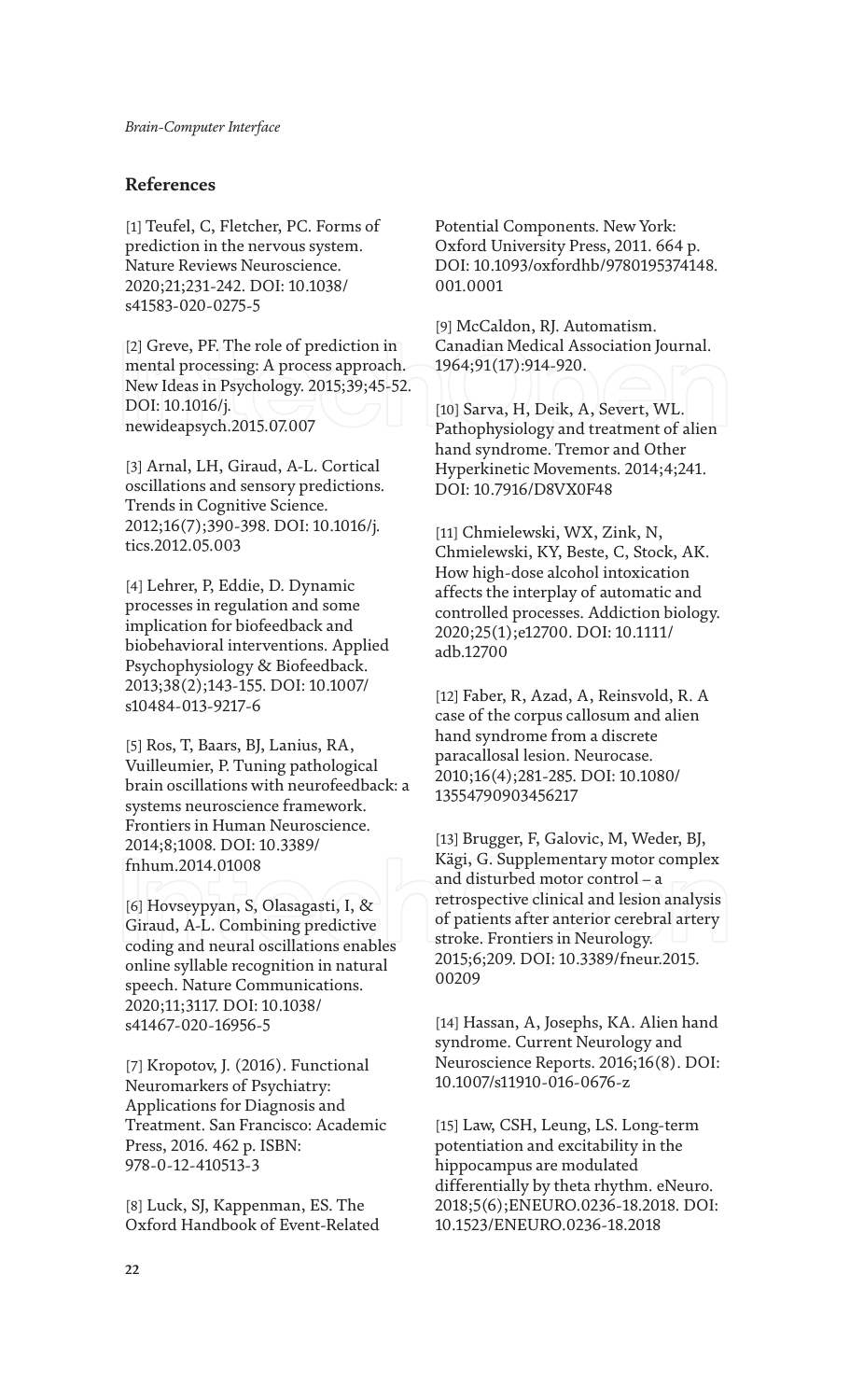[16] Shulz, DE, Feldman, DE. Spike timing-dependent plasticity. In: Rubenstein, JLR, Rakic, P, editors. Neural Circuit Development and Function in the Brain. San Francisco: Academic Press; 2013. p. 155-181. DOI: 10.1016/B978-0-12-397267-5.00029-7

[17] Moulson, MC, Nelson, CA. Neurological development. In: Haith, MM, & J.B. Benson, JB, editors. Encyclopedia of Infant and Early Childhood Development. San Francisco: Academic Press; 2008. p. 414-424. DOI: 10.1016/b978- 012370877-9.00109-2

[18] Perez-Catalan, NA, Doe, CQ, Ackerman, SD. The role of astrocytemediated plasticity in neural circuit development and function. Neural Development, 2021;16;1. https://doi. org/10.1186/s13064-020-00151-9

[19] Byrne, JH, Roberts, JL, editors. From Molecules to Networks: An Introduction to Cellular and Molecular Neuroscience. 2nd ed. San Francisco: Academic Press; 2009. ISBN: 978-0-12-374132-5.

[20] Fox, K, Stryker, M. Integrating Hebbian and homeostatic plasticity: introduction. Philosophical Transactions of the Royal Society B. 2017;372;20160413. DOI: 10.1098/ rstb.2016.0413

[21] Frölich, F. Network Neuroscience. San Francisco: Academic Press; 2016. 482 p. DOI: 10.1016/C2013-0-23281-5

[22] Engel, AK, Gerloff, C, Hilgetag, CC, Nolte, G. Intrinsic coupling modes: Multiscale interactions in ongoing brain activity. Neuron. 2013;80;867-886. DOI: 10.1016/j.neuron.2013.09.038

[23] Korte, M., Schmitz, D. Cellular and systems biology of memory: Timing, molecules, and beyond. Physiological Review, 2016;96;647-693. DOI: 10.1152/ physrev.00010.2015

[24] Lv, H, Wang, Z, Tong, E, Williams, LM, Zaharchuk, G, Zeineh, M, Goldstein-Piekarski, AN, Ball, TM, Liao, C, Wintermark, M. Resting-state functional MRI: Everything that nonexperts have always wanted to know. American Journal of Neuroradiology. 2018;39(8);1380-1399. DOI: 10.3174/ ajnr.A5527

[25] Medaglia, J.D., Lynall, M.E., & Bassett, D.S. Cognitive network neuroscience. Journal of Cognitive Neuroscience, 2015;27(8);1471-1491. https://doi.org/10.1162/jocn\_a\_00810

[26] Raichle, ME. The Restless Brain. Brain Connectivity. 2011;1(1);3-12. DOI: 10.1089/brain.2011.0019

[27] Raichle, ME. The restless brain: how intrinsic activity organizes brain function. Philosophical Transactions of the Royal Society B. 2015;370;20140172. DOI: 10.1098/rstb.2014.0172

[28] Barttfeld, P, Uhrig, L, Sitt, JD, Sigman, M, Jarraya, B, Dahaene, S. Signature of consciousness in brain dynamics. Proceedings of the National Academy of Sciences. 2015;112(3):887- 892. DOI: 10.1073/pnas.1418031112

[29] Chow, HM, Horovitz, SG, Carr, WS, Picchioni, D, Coddington, N, Fukunaga, M, Xu, Y, Balkin, TJ, Duyn, JH, Braun, AR. Rhythmic alternating patterns of brain activity distinguish rapid eye movement sleep from other states of consciousness. Proceedings of the National Academy of Sciences of the United States of America. 2013;110(25); 10300-10305. DOI: 10.1073/ pnas.1217691110

[30] Jerath, R, Crawford, MW. Layers of human brain activity: A functional model based on the default mode network and slow oscillations. Frontiers in Human Neuroscience. 2015;9;248. DOI: 10.3389/fnhum.2015.00248

[31] Watson, BO. Cognitive and physiologic impacts of the infraslow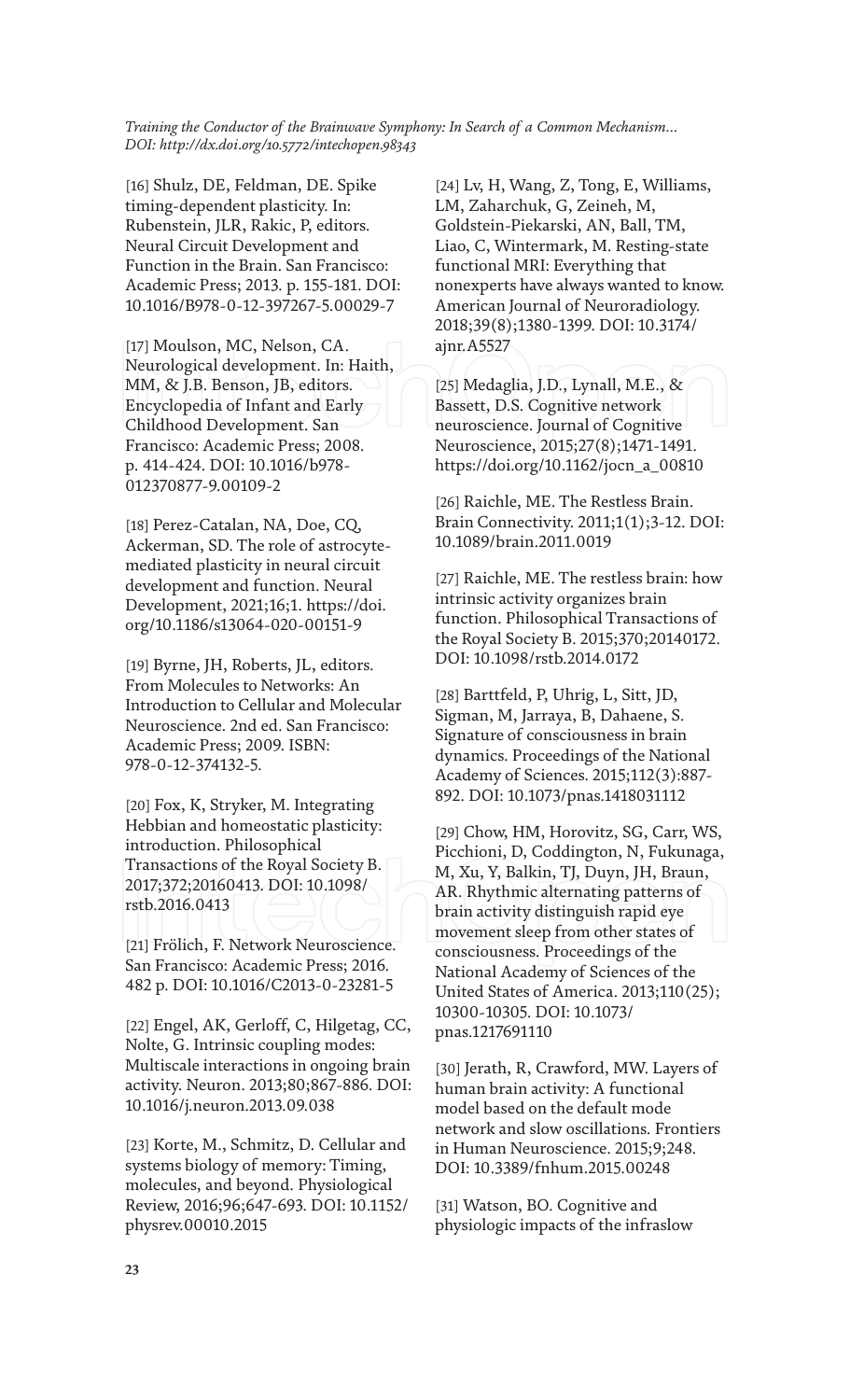oscillation. Frontiers in Systems Neuroscience. 2018;12;44. DOI: 10.2889/fnsys.2018.00044

[32] Wen, X, Yao, L, Fan, T, Wu, X, Liu, J. The spatial pattern of basal ganglia network: A resting state fMRI study. In: Proceedings of 2012 International Conference on Complex Medical Engineering; 1-4 July 2012; Kobe, Japan. p. 43-46. DOI: 10.1109/ ICCME.2012.6275632

[33] Jerath, R, Beveridge, C. Mysteries of the mind: Insights into the default space model of consciousness. Frontiers in Human Neuroscience. 2018;12;162. DOI: 10.3389/fnhum.2018.00162

[34] Ioannides, AA. Neurofeedback and the neural representation of self: lessons from awake state and sleep. Frontiers in Human Neuroscience. 2018;12;142. DOI: 10.2289/ fnhum.2017.00142

[35] Di, X, Biswal, BB. Modulatory interactions of resting-state brain functional connectivity. PLoS ONE. 2013;8(8);e71163. DOI: 10.1371/journal. pone.0071163

[36] Baker, AP, Brookes, MJ, Rezek, IA, Smith, SM, Behrens, T, Probert Smith, PJ, Woolrich, M. Fast transient networks in spontaneous human brain activity. eLife. 2014;3;e01867. DOI: 10.7554/ eLife.01867

[37] Di, X, Biswal, BB. Modulatory interactions between the default mode network and task positive networks in resting-state. PeerJ. 2014;2;e367. DOI: 10.7717/peerj.367

[38] Zhang, D, Liang, B, Wu, X, Wang, Z, Xu, P, Chang, S, Liu, B, Liu, M, Huang, R. Directionality of large-scale resting-state brain networks during eyes open and eyes closed conditions. Frontiers in Human Neuroscience. 2015;9;81. DOI: 10.3389/fnhum. 2015.00081

[39] Uddin LQ. Cognitive and behavioural flexibility: neural mechanisms and clinical considerations. Nature Reviews Neuroscience. 2021;22(3);167-179. DOI: 10.1038/ s41583-021-00428-w

[40] Cohen, JR. The behavioral and cognitive relevance of time-varying, dynamic changes in functional connectivity. Neuroimage. 2018;180(Pt B);515-525. DOI: 10.1016/j. neuroimage.2017.09.036

[41] Durstewitz, D, Huys, QJM, Koppe, G. Psychiatric illnesses as disorders of network dynamics. Biological Psychiatry: Cognitive Neuroscience and Neuroimaging, 2020. DOI: 10.1016/j. bpsc.2020.01.001

[42] Jia, H, Hu, X, Deshpande, G. Behavioral relevance of the dynamics of the functional brain connectome. Brain connectivity. 2014;4(9);741-759. DOI: 10.1089/brain.2014.0300

[43] Rashid, B, Damaraju, E, Pearlson, GD, Calhoun, VD. Dynamic connectivity states estimated from resting fMRI identify differences among Schizophrenia, bipolar disorder, and healthy control subjects. Frontiers in Human Neuroscience. 2014;8;897. DOI: 10.3389/fnhum.2014.00897

[44] Schaefer A, Margulies, DS, Lohmann, G, Gorgolewski, KJ, Smallwood, J, Kiebel, SJ, Villringer, A. Dynamic network participation of functional connectivity hubs assessed by resting-state fMRI. Frontiers in Human Neuroscience. 2014;8;195. DOI: 10.3389/fnhum.2014.00195

[45] Escrichs A, Biarnes C, Garre-Olmo J, Fernández-Real JM, Ramos R, Pamplona R, Brugada R, Serena J, Ramió-Torrentà L, Coll-De-Tuero G, Gallart L, Barretina J, Vilanova JC, Mayneris-Perxachs J, Essig M, Figley CR, Pedraza S, Puig J, Deco G. Whole-Brain Dynamics in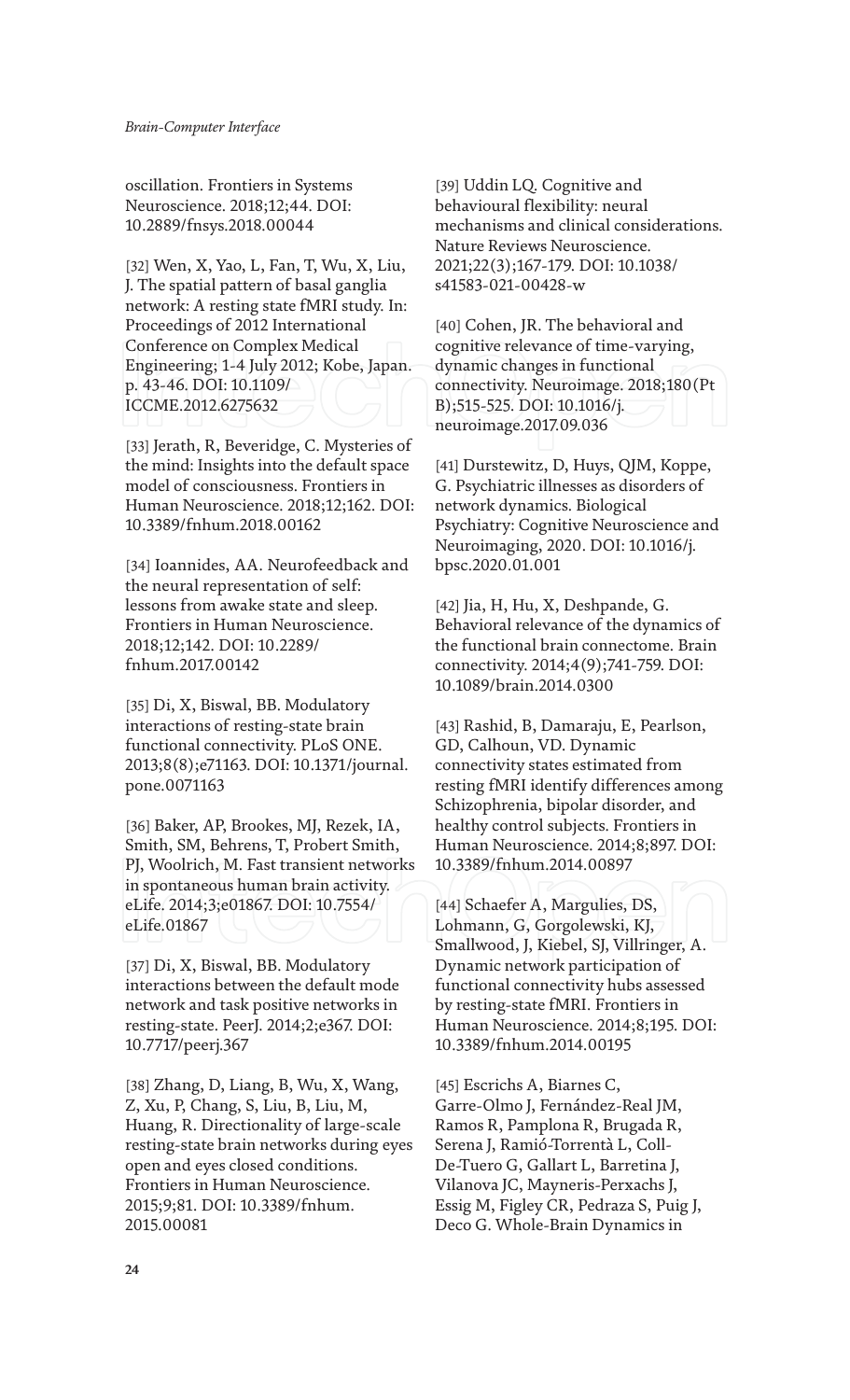Aging: Disruptions in Functional Connectivity and the Role of the Rich Club. Cerebral Cortex. 2021;31(5):3466- 2481. doi:10.1093/cercor/bhaa367

[46] Song J, Birn RM, Boly M, Meier TB, Nair VA, Meyerand ME, Prabhakaran V. Age-related reorganizational changes in modularity and functional connectivity of human brain networks. Brain Connect. 2014;4(9);662-76. DOI: 10.1089/brain.2014.0286

[47] Qin, J, Chen, S-G, Hu, D, Zeng, L-L, Fan, Y-M, Chen, X-P, Shen, H. Predicting individual brain maturity using dynamic functional connectivity. Frontiers in Human Neuroscience. 2015;9;418. DOI: 10.3389/fnhum.2015. 00418

[48] Kaiser, DA. The role of glia and astrocytes in brain functioning. In: Kirk, HW, editor. Restoring the Brain: Neurofeedback as an Integrative Approach to Health. Boca Raton, FL: CRC Press; 2016. p. 51-58. ISBN: 978-1-4822-5877-6

[49] Maynard, RL, Downes, N. The Brain and Spinal Cord. In: Anatomy and Histology of the Laboratory Rat in Toxicology and Biomedical Research. San Francisco: Academic Press; 2019. p. 231-260. ISBN: 978-0-12-811837-5

[50] Sardar, D, Cheng, Y-T, Szewcyk, LM, Deneen, B, Molofsky, AV. Mechanisms of astrocyte development. In: Rubenstein, J, Rakic, P, Chen, S, senior editors. Patterning and Cell Type Specification in the Developing CNS and PNS. 2<sup>nd</sup> ed. San Francisco: Academic Press; 2020. DOI: 10.1016/ B978-0-12-814405-3.00032-1

[51] Verkhratsky, A, Butt, AM. The history of the decline and fall of the glial numbers legend. Neuroglia. 2018;1;188- 192. DOI: 10.3390/neuroglia1010013

[52] Mederos, S, González-Arias, C, Perea, G. Astrocyte-neuron networks: A multilane highway of signaling for homeostatic brain function. Frontiers in Synaptic Neuroscience. 2018;10;45. DOI: 10.3389/fnsyn.2018.00045

[53] Spampinato, SF, Bortolotto, V, Canonico, PL, Sortino, MA, Grilli, M. Astrocyte-derived paracrine signals: Relevance for neurogenic niche regulation and blood-brain barrier integrity. Frontiers in Pharmacology. 2019;10;1346. DOI: 10.3389/fphar.2019. 01346

[54] Simard, M, Arcuino, G, Takano, T, Liu, QS, Nedergaard, M. Signaling at the gliovascular interface. The Journal of Neuroscience. 2003;23(27);9254-0262.

[55] Huang, AY, Woo, J, Sardar, D, Lozzi, B, Bosquez Huerta, NA, Lin, CJ, Felice, D, Jain, A, Paulucci-Holthauzen, A, Deneen, B. Region-specific transcriptional control of astrocyte function oversees local circuit activities. Neuron 2020;106(6);992-1008.e9. DOI: 10.1016/j.neuron.2020.03.025

[56] Hwang, SN, Lee, JS, Seo, K, Lee, H. Astrocytic regulation of neural circuits underlying behaviors. Cells. 2021;10(2); 296. DOI: 10.3390/cells10020296

[57] Buskila, Y, Bllot-Saez, A, Morley, JW. Generating brain waves, the power of astrocytes. Frontiers in Neuroscience. 2019;13;1125. DOI: 10.3389/ fnins.2019.01125

[58] Martinez-Banaclocha, M. Astroglial isopotentiality and calcium-associated biomagnetic field effects on cortical neuronal coupling. Cells. 2020;9;439. DOI: 10.3390/cells9020439

[59] Najjar, S, Pearlman, DM, Alper, K, Najjar, A, Devinsky, O. Neuroinflammation and psychiatric illness. Journal of Neuroinglammation. 2013;10;43. DOI: 10.1186/1742- 2094-10-43

[60] Larsen, S. The Neurofeedback Solution: How to Treat Autism, ADHD,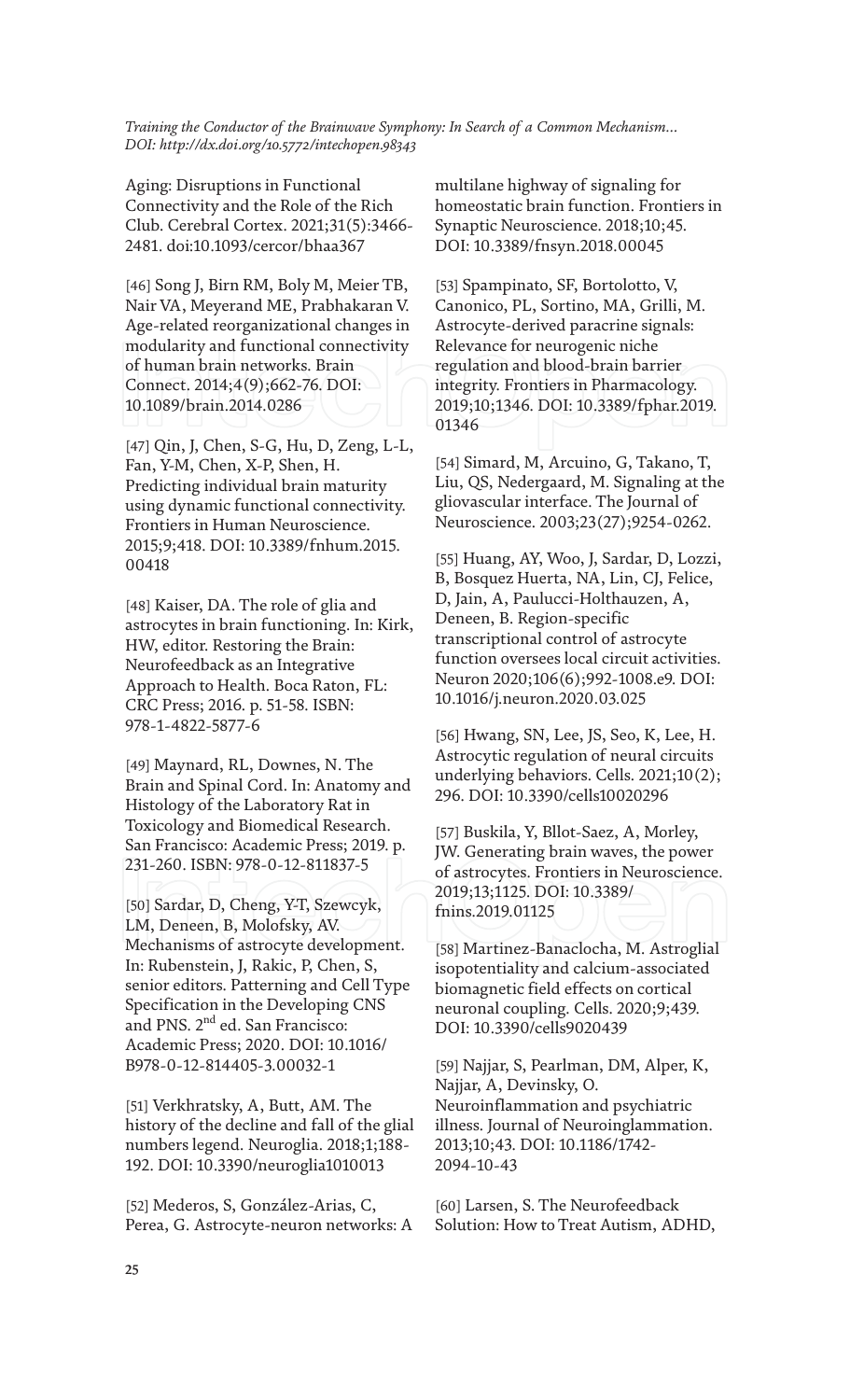Anxiety, Brain Injury, Stroke, PTSD, and More. Fairfield, CT: Healing Arts Press; 2012. 424 p. ISBN: 978-1-59477-366-2

[61] Marzbani, H, Marateb, HR, Mansourian, M. Neurofeedback: A comprehensive review on system design, methodology and clinical applications. Basic and Clinical Neuroscience, 2016;7(2);143-158. DOI: 10.15412/J.BCN.03070208

[62] Micoulaud-Franchi, J-A, McGonigal, A, Lopez, R, Daudet, C, Kotwas, I, Bartolomei, F. Electroencephalographic neurofeedback: Level of evidence in mental and brain disorders and suggestions for good clinical practice. Clinical Neurophysiology. 2015;45; 423-433.

[63] Niv, S. Clinical efficacy and potential mechanisms of neurofeedback. Personality and Individual Differences. 2013;54(6);676- 686. DOI: 10.1016/j.paid.2012.11.037

[64] Omejc, N, Rojc, B, Battaglini, PP, & Marusic, U. Review of the therapeutic neurofeedback method using electroencephalography: EEG Neurofeedback. Bosnian Journal of Basic Medical Sciences. 2018;19(3);213- 220. DOI: 10.17305/bjbms.2018.3785

[65] Othmer, S. History of neurofeedback In: Kirk, HW, editor. Restoring the Brain: Neurofeedback as an Integrative Approach to Health. Boca Raton, FL: CRC Press; 2016. p. 23-50. ISBN: 978-1-4822-5877-6

[66] Robbins, J. A Symphony in the Brain: The Evolution of the New Brain Wave Biofeedback. New York: Grove Press; 2008. 272 p. ISBN: 978-0802143815

[67] Sterman, MB, LoPresti, RW, Fairchild, MD. Electroencephalographic and behavioral studies of monomethyl

hydrazine toxicity in the cat. Journal of Neurotherapy: Investigations in Neuromodulation, Neurofeedback and Applied Neuroscience. 2010;14(4);293- 300. DOI: 10.1080/10874208. 2010.523367

[68] Nigro, SE. The efficacy of neurofeedback for pediatric epilepsy. Applied Psychophysiology and Biofeedback. 2019;44(4);285-290. DOI: 10.1007/s10484-019-09446-y

[69] Walker, JE., Kozlowski, GP. Neurofeedback treatment of epilepsy. Child and adolescent psychiatric clinics of North America. 2005;14(1);163–viii. DOI: 10.1016/j.chc.2004.07.009

[70] American Academy of Pediatrics. Evidence-based child and adolescent psychosocial interventions. Itasca, IL: American Academy of Pediatrics; 2013.

[71] Cueli, M, Rodríguez, C, Cabaleiro, P, García, T, González-Castro, P. Differential efficacy of neurofeedback in children with ADHD presentations. Journal of Clinical Medicine. 2019;8;204. DOI: 10.3390/jcm8020204

[72] Enriquez-Geppert, S, Smit, D, Pimenta, MG, Arns, M. Neurofeedback a treatment intervention in ADHD: Current evidence and practice. Current Psychiatry Reports. 2019;21;46. DOI: 10.1007/s11920-019-1021-4

[73] Pigott, HE, Cannon, R. Neurofeedback is the best available first-line treatment for ADHD: What is the evidence for this claim? NeuroRegulation. 2014;1(1);4-23. DOI: 10.15540/nr.1.1.4

[74] Legarda, SB, McMahon, D, Othmer, S, Othmer, S. Clinical neurofeedback: Case Studies, proposed mechanism, and implicatios for pediatric neurology practice. Journal of Child Neurology. 2011;26(8);1045-1051. DOI: 10.1177/0883073811405052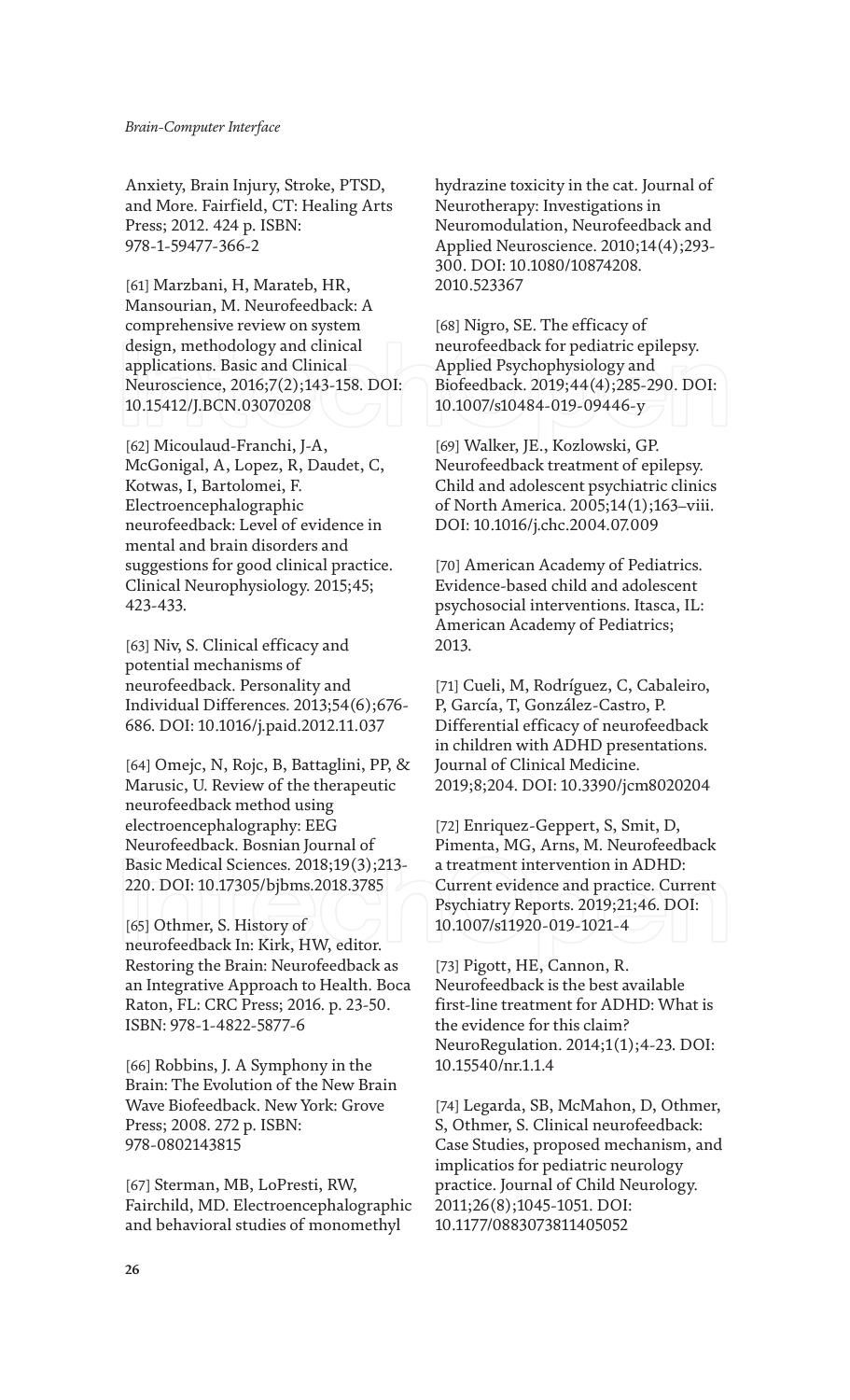[75] Orndorff-Plunkett, F, Singh, F, Aragón, OR, Pineda, JA. Assessing the effectiveness of neurofeedback training in the context of clinical and social neuroscience. Brain Sciences. 2017;7;95. DOI: 10.3390/ brainsci7080095

[76] Othmer, S, Othmer, S. Infra-low frequency neurofeedback for optimum performance. Biofeedback. 2016;44(2):81-89. DOI: 10.5298/1081-5937-44.2.07

[77] Brenninkmeijer, J. Brainwaves and psyches. History of the Human Sciences. 2015;28(3);115-133. doi:10.1177/ 0952695114566644

[78] Masterpasqua, F, Healey, KN. Neurofeedback in Psychological Practice. Professional Psychology: Research and Practice. 2003;34(6);652- 656. doi:10.1037/0735-7028.34.6.652

[79] Herrmann, CS, Strüber, D, Helfrich, RF, Engel, AK. EEG oscillations: From correlation to causality. International Journal of Psychophysiology. 2015;103;12-21. DOI: 10.1016/j. ijpsycho.2015.02.003

[80] Idris, Z, Muzaimi, M, Ghani, R, Idris, B, Kandasamy, R, &Abdullah, J. Principles, anatomical origin and applications of brainwaves: a review, our experience and hypothesis related to microgravity and the question on soul. Journal of Biomedical Science and Engineering. 2014;7;435-445. DOI: 10.4236/jbise.2014.78046

[81] Stern, JM. Atlas of EEG Patterns. 2nd ed. Philadelphia: Lippincott, Williams & Wilkins; 2013. ISBN: 978-1451109634

[82] Knyazev, GG. EEG delta oscillations as a correlate of basic homeostatic and motivational processes. Neuroscience and Biobehavioral Reviews. 2012;36;677-695. DOI: 10.1016/j. neurobiorev.2011.10.002

[83] Hipp, JF, Engel, AK, Siegel, M. Oscillatory synchronization in largescale cortical networks predicts perception. Neuron. 2011;69(2);387- 396. DOI: 10.1016/j.neuron.2010. 12.027

[84] Muñoz-Moldes, S, Cleeremans, A. Delineating implicit and explicit processes in neurofeedback learning. Neuroscience and Biobehavioral Reviews. 2020;118;681-688. DOI: 10.1016/j.neubiorev.2020.09.003

[85] Dobrushina, OR, Vlasova, RM, Rumshiskaya, AD, Litvinova, LD, Mershina, EA, Sinitsyn, VE, Pechenkova, EV. Modulation of intrinsic brain connectivity by implicit electroencephalographic neurofeedback. Frontiers in Human Neuroscience. 2020;14;192. DOI: 10.3389/fnhum. 2020.00192

[86] Weber, LA, Ethofer, T, Ehlis, A-C. Predictors of neurofeedback training outcome: A systematic review. Neuroimage. 2020;27;102301. DOI: 10.1016/j.psychres.2011.12.041

[87] Goldstein, EB. Cognitive Psychology: Connecting Mind, Research and Everyday Experience. 4th ed. Stamford, CT: Cengage Learning; 2014. 464 p. ISBN: 978-1285763880

[88] Coben, R, Hammond, DC, Arns, M. 19 channel z-score and LORETA neurofeedback: Does the evidence support the hype? Applied Psychophysiology and Biofeedback. 2019;44;1-8. DOI: 10.1007/ s10484-018-9420-6

[89] Simkin, DR, Thatcher, RW, Lubar, J. Quantitative EEG and neurofeedback in children and adolescents: Anxiety disorders, depressive disorders, addiction and attention-deficit/ hyperactivity disorder, and brain injury. Child and Adolescent Psychiatric Clinics of North America. 2014;23(3);427-464. DOI: 10.1016/j.chc.2014.03.001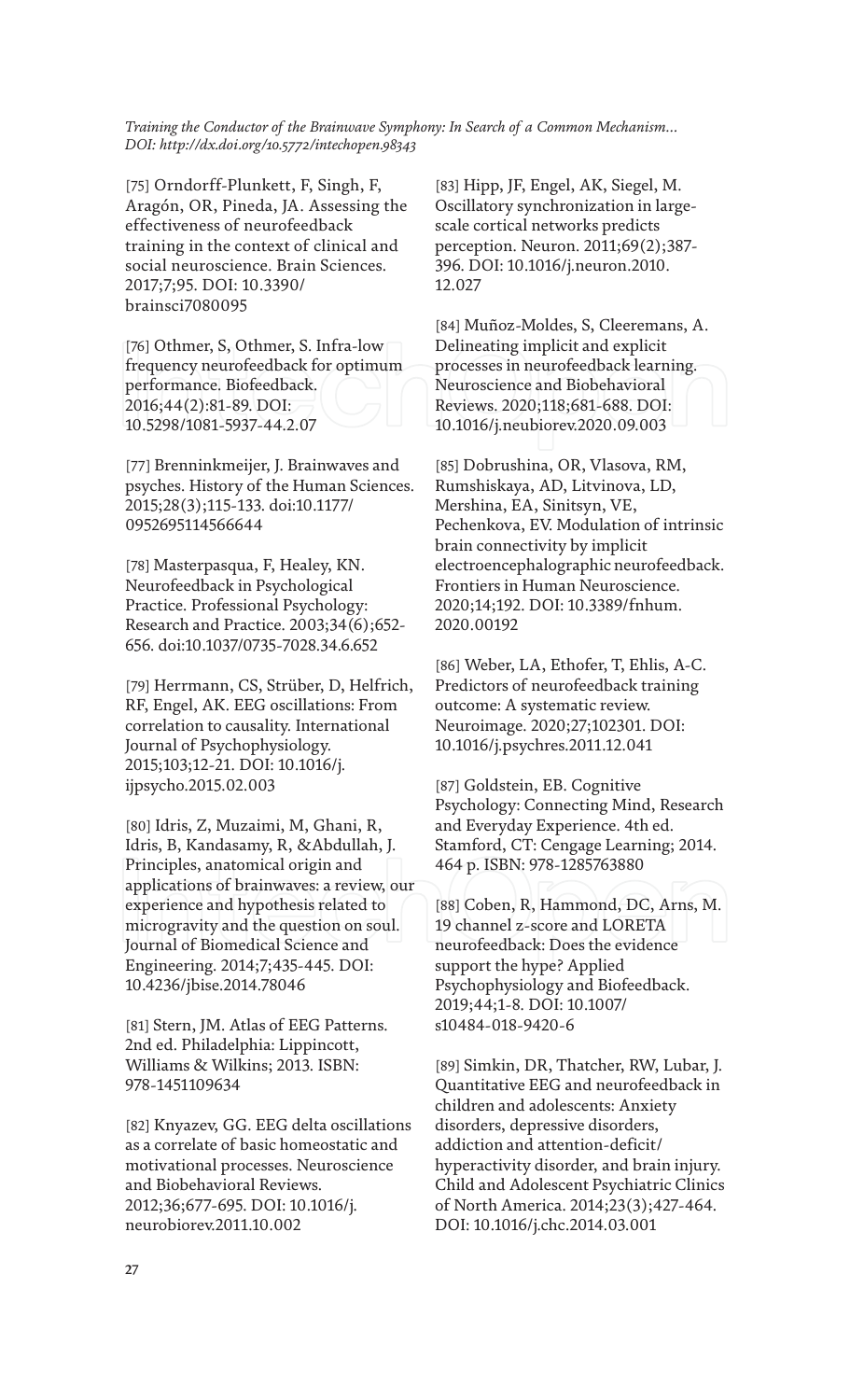[90] Koberda, JL. Z-score LORETA Neurofeedback as a Potential Therapy in Depression/Anxiety and Cognitive Dysfunction. In: Lubar, JF, Thatcher, RW, editors. Z Score Neurofeedback. San Diego: Elsevier Science; 2015. p. 93-113. DOI: 10.1016/ b978-0-12-801291-8.00005-4

[91] Dudek, E, Dodell-Feder, D. The efficacy of real-time functional magnetic resonance imaging neurofeedback for psychiatric illness: A meta-analysis of brain and behavioral outcomes. Neuroscience and biobehavioral reviews. 2021;121;291- 306. DOI: 10.1016/j.neubiorev. 2020.12.020

[92] Emmert, K, Kopel, R, Sulzer, J, Brühl, AB, Berman, BD, Linden, D, Horovitz, SG, Breimhorst, M, Caria, A, Frank, S, Johnston, S, Long, Z, Paret, C, Robineau, F, Veit, R, Bartsch, A, Beckmann, CF, Van De Ville, D, Haller, S. Meta-analysis of real-time fMRI neurofeedback studies using individual participant data: How is brain regulation mediated? NeuroImage. 2016;124(Pt A);806-812. DOI: 10.1016/j. neuroimage.2015.09.042

[93] Thibault, RT, MacPherson, A, Lifshitz, M, Roth, RR, Raz, A. Neurofeedback with fMRI: A critical systematic review. NeuroImage. 2018;172;786-807. DOI: 10.1016/j. neuroimage.2017.12.071

[94] Gomes, JS, Ducos, DV, Gadelha, A, Ortiz, BB, Van Deusen, AM, Akiba, HT, Guimaraes, L, Cordeiro, Q, Trevizol, AP, Lacerda, A, Dias, AM. Hemoencephalography self-regulation training and its impact on cognition: A study with schizophrenia and healthy participants. Schizophrenia Research. 2018;195;591-593. DOI: 10.1016/j. schres.2017.08.044

[95] Refinetti, R. Integration of biological clocks and rhythms. Comprehensive Physiology.

2012;2;1213-1239. DOI: 10.1002/ cphy.c100088

[96] Llewellyn Smith, M, Collura, TF, Ferrera, J, de Vries, J. Infra-slow fluctuation training in clinical practice: A technical history. NeuroRegulation. 2014;1(2);187-207. DOI: 10.15540/ nr.1.2.187

[97] Othmer, S, Othmer, SF, Kaiser, DA, Putnam, J. Endogenous neuromodulation at infra-low frequencies. Seminars in Pediatric Neurology. 2013;20(4);246-257 DOI: 10.1016/j.spen.2013.10.006

[98] Grin-Yatsenko, V, Kara, O, Evdokimov, SA, Gregory, M, Othmer, S, Kropotov, JD. Infra-low frequency neuro feedback modulates infra-slow oscillations of brain potentials: a controlled study. Journal of Biomedical Engineering and Research. 2020;4;1-11. DOI: 10.5772/ intechopen.77154

[99] Monto, S, Palva, S, Voipio, J, Palva, JM. Very slow EEG fluctuations predict the dynamics of stimulus detection and oscillation amplitudes in humans. The Journal of Neuroscience. 2008;28(33); 8268-8272. DOI: 10.1523/JNEUROSCI. 1910-08.2008

[100] Othmer, S. (2019). EEGInfo Protocol Guide for Neurofeedback Clinicians. 7th ed. Woodland Hills, CA: EEG Info; 2019. 166 p. ISBN: 978-0-9895432-7-9

[101] Wiedemann, M. The evolution of clinical neurofeedback practice. In: Kirk, HW, editor. Restoring the Brain: Neurofeedback as an Integrative Approach to Health. Boca Raton, FL: CRC Press; 2016. p. 59-91. ISBN: 978-1-4822-5877-6

[102] NeurOptimal®. Discover NeurOptimal® [Internet]. 2021. Available from: https://neuroptimal. com/discover-neuroptimal-usa/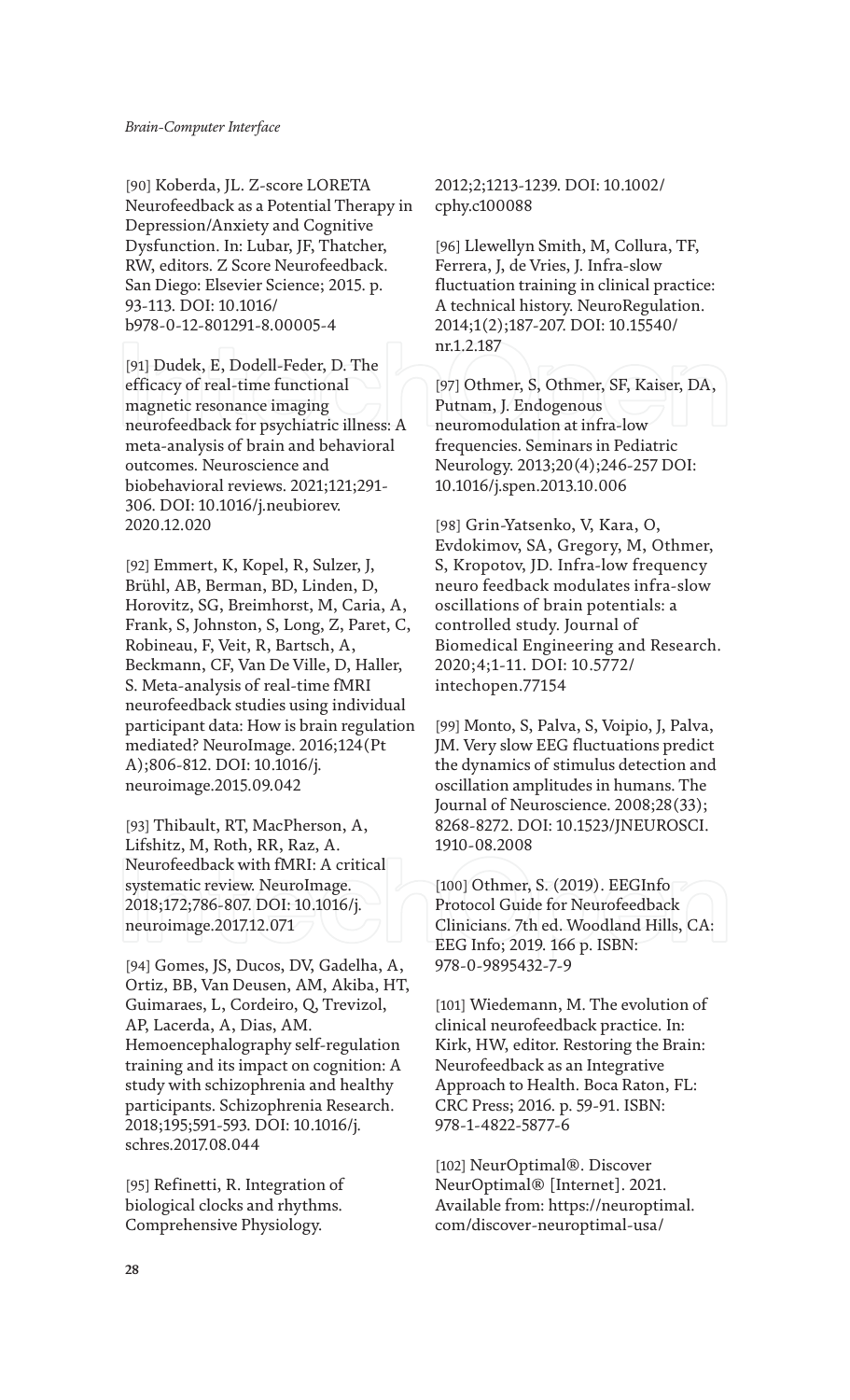[103] Alvarez, J, Meyer, FL, Granoff, DL, Lundy, A. The effect of EEG biofeedback on reducing postcancer cognitive impairment. Integrative cancer therapies, 2013;12(6);475-487. DOI: 10.1177/1534735413477192

[104] Harris, S, Lambie, GW, Hundley, G. The effects of neurofeedback training on college students' attention deficit hyperactivity disorder symptoms. Counseling Outcome Research and Evaluation, 2018;1-14. doi:10.1080/2150 1378.2018.1442679

[105] Brown, VW. Neurofeedback and Lyme's disease. Journal of Neurotherapy. 1995;1(2);60-73. DOI: 10.1300/ j184v01n02\_05

[106] Jackson, M. "Divine Stramonium": The rise and fall of smoking for asthma. Medical History, 2010;54;171-194.

[107] Kohl, SH, Mehler, DMA, Lührs, M, Thibault, RT, Konrad, K, Sorger, B. The potential of functional nearinfrared spectroscopy-based neurofeedback – A systematic review and recommendations for best practice. Frontiers in Neuroscience. 2020;14;594. DOI: 10.3389/fnins.2020.00594

[108] Steriade, M, Gloor, P, Llinas, RR, Lopes de Silva, FH, Mesulam, M-M. Basic mechanisms of cerebral rhythmic activities. Electroencephalography and Clinical Neurophysciology. 1990;76;481-508.

[109] Newson, JJ, Thiagarajan, TC. EEG frequency bands in psychiatric disorders: A review of resting state studies. Frontiers in Human Neuro science. 2019;12;521. DOI: 10.33889/ fnhum.2018.00521

[110] Ogrim, G, Kropotov, J, Hestad, K. The QEEG theta/beta ratio in ADHD and normal controls: Sensitivity, specificity, and behavioral correlates. Psychiatry Research.

2012;198(3);482-488. DOI: 10.1016/j. psychres.2011.12.041

[111] Arns, M, Conners, CK, Kraemer, HC. A decade of EEG theta/beta ratio research in ADHD: A meta-analysis. Journal of Attention Disorders. 2011;17(5);374-383. DOI: 10.1177/1087054712460087

[112] Snyder, SS, Rugino, TA, Homig, M, Stein, MA. Integration of an EEG biomarker with a clinician's ADHD evaluation. Brain and Behavior. 2015;0(0);e00330. DOI: 10.1002/ brb3.330

[113] Janssen, TWP, Blink, M, Weeda, WD, Geladé, K, van Mourik, R, Maras, A, Oosterlaan, J. Learning curves of theta/beta neurofeedback in children with ADHD. European Child & Adolescent Psychiatry. 2017;26;573-582. DOI: 10.1007/s00787-016-0920-8

[114] Zuberer, A, Brandeis, D, Drechsler, R. Are treatment effects of neurofeedback training in children with ADHD related to the successful regulation of brain activity? A review on the learning of regulation of brain activity and a contribution to the discussion on specificity. Frontiers in human neuroscience. 2015;9;135. DOI: 10.3389/fnhum.2015.00135

[115] Othmer, S, Othmer, S, Legarda, S. Clinical neurofeedback: Training brain behavior. Treatment Strategies-Pediatric Neurology and Psychiatry. 2011;2;67-73.

[116] Jansen, R, Han, LKM, Verhoeven, JE, Aberg, KA, van den Oord, ECGJ, Milaneschi, Y, Penninx, BWJH. An integrative study of five biological clocks in somatic and mental health. eLife. 2021;10;59479. DOI: 10.7554/ eLife.59479

[117] Porges, SW. The polyvagal theory: New insights into adaptive reactions of the autonomic nervous system. Cleveland Clinic Journal of Medicine.